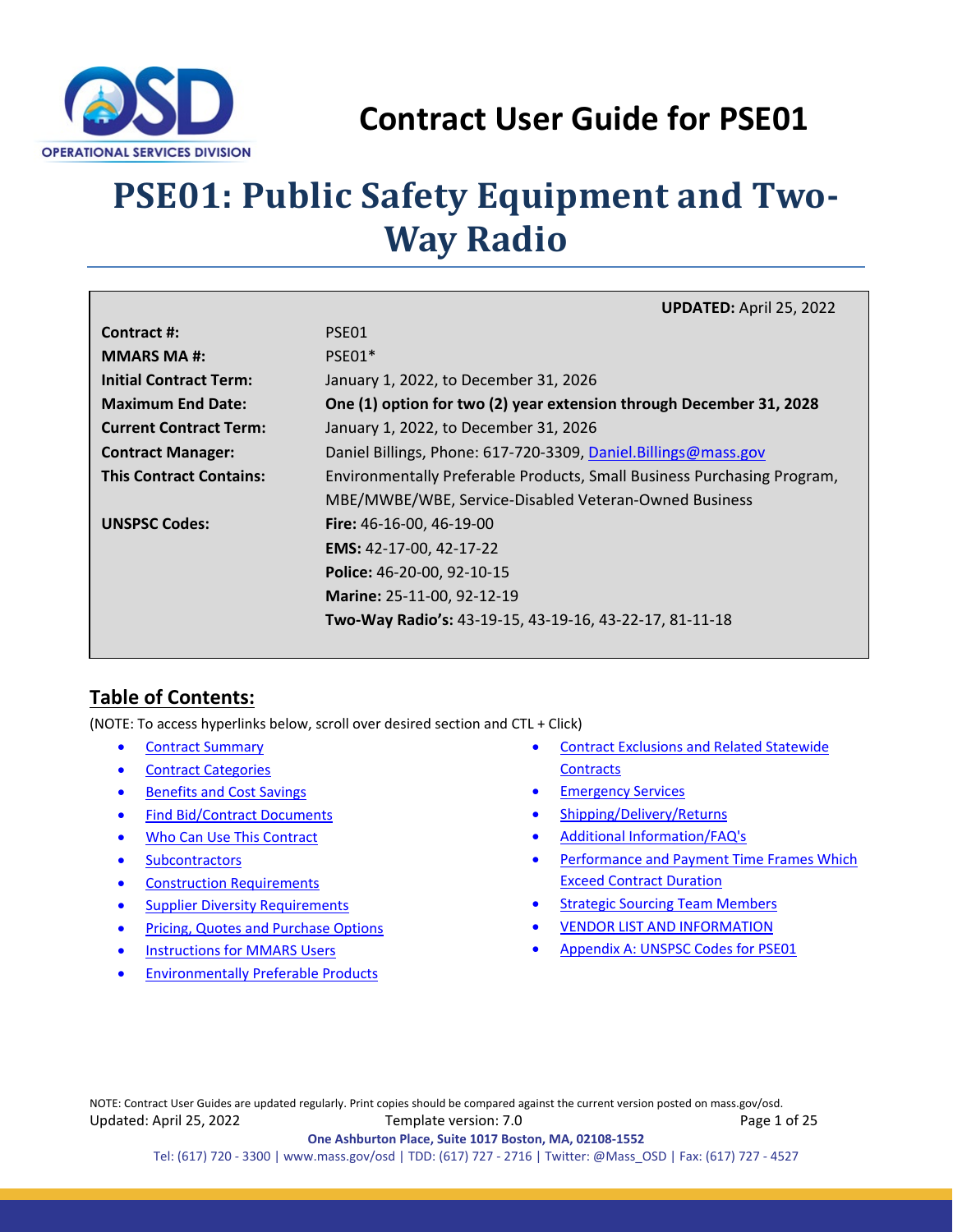

#### <span id="page-1-0"></span>**TIP: To return to the first page throughout this document, use the CTL + Home command**.

### **Contract Summary**

This is the Statewide Contract for Public Safety Equipment and Two-Way Radio supplies and services. This new Statewide Contract replaces and combines the public safety and two-way radio categories from statewide contract numbers FIR04/FIR04A and ITT57. OSD has rebranded the "FIR" and two-way radio statewide contracts to create a brand-new contract category entitled "PSE" to offer a single and cohesive contract for all public safety equipment, supplies and applicable services. The contract category "FIR" will no longer be used as a category of services.

#### **COVID-19 Updates**

<span id="page-1-1"></span>As the CDC has found that COVID-19 is contracted primarily through [airborne transmission,](https://www.cdc.gov/coronavirus/2019-ncov/science/science-briefs/sars-cov-2-transmission.html) organizations may wish to reevaluate cleaning protocols and apply disinfectants to surface areas only as needed. Disinfectants used for this purpose should be listed on EPA's [List N: Disinfectants for Use Against SARS-CoV-2,](https://www.epa.gov/pesticide-registration/list-n-disinfectants-use-against-sars-cov-2) and it is recommended to choose safer disinfectants (find more information about safer disinfectants on the Toxics Use Reduction Institute's [COVID-19: Safely](https://www.turi.org/Our_Work/Cleaning_Laboratory/COVID-19_Safely_Clean_Disinfect)  [Clean & Disinfect](https://www.turi.org/Our_Work/Cleaning_Laboratory/COVID-19_Safely_Clean_Disinfect) webpage) which may be found on the [FAC118: Environmentally Preferable Cleaning Products, Programs,](https://www.mass.gov/service-details/facilities-maintenance-repair-and-services)  [Equipment and Supplies](https://www.mass.gov/service-details/facilities-maintenance-repair-and-services) contract. In addition, hand sanitizers must contain at least 60% ethanol per the [Centers for](https://www.cdc.gov/handwashing/when-how-handwashing.html)  [Disease Control \(CDC\) guidance.](https://www.cdc.gov/handwashing/when-how-handwashing.html)

## **Contract Categories**

This contract includes 5 categories of Public Safety Equipment and Two-Way Radio products/service as listed below:

- Category 1: Fire Equipment, Supplies, and Services
- Category 2: Emergency Medical Services (EMS) Equipment, Supplies, and Services
- Category 3: Police Equipment, Supplies, and Services
- Category 4: Marine Equipment, Supplies and Services
- Category 5: Two-way Radio Equipment, Supplies and Services

**PLEASE NOTE:** The items identified below **cannot** be purchased under the PSE01 Public Safety Equipment and Two-Way Radio, Supplies, Services and Repairs statewide contract:

- Firearms, Ammunitions, Related Training Products, Services Accessories and Less than Lethal Munitions, Tasers, etc.
- All vehicles including fire trucks and boats.
- Public Safety Broadband and LTE only communications equipment and services (the home Statewide Contract for this is ITT72).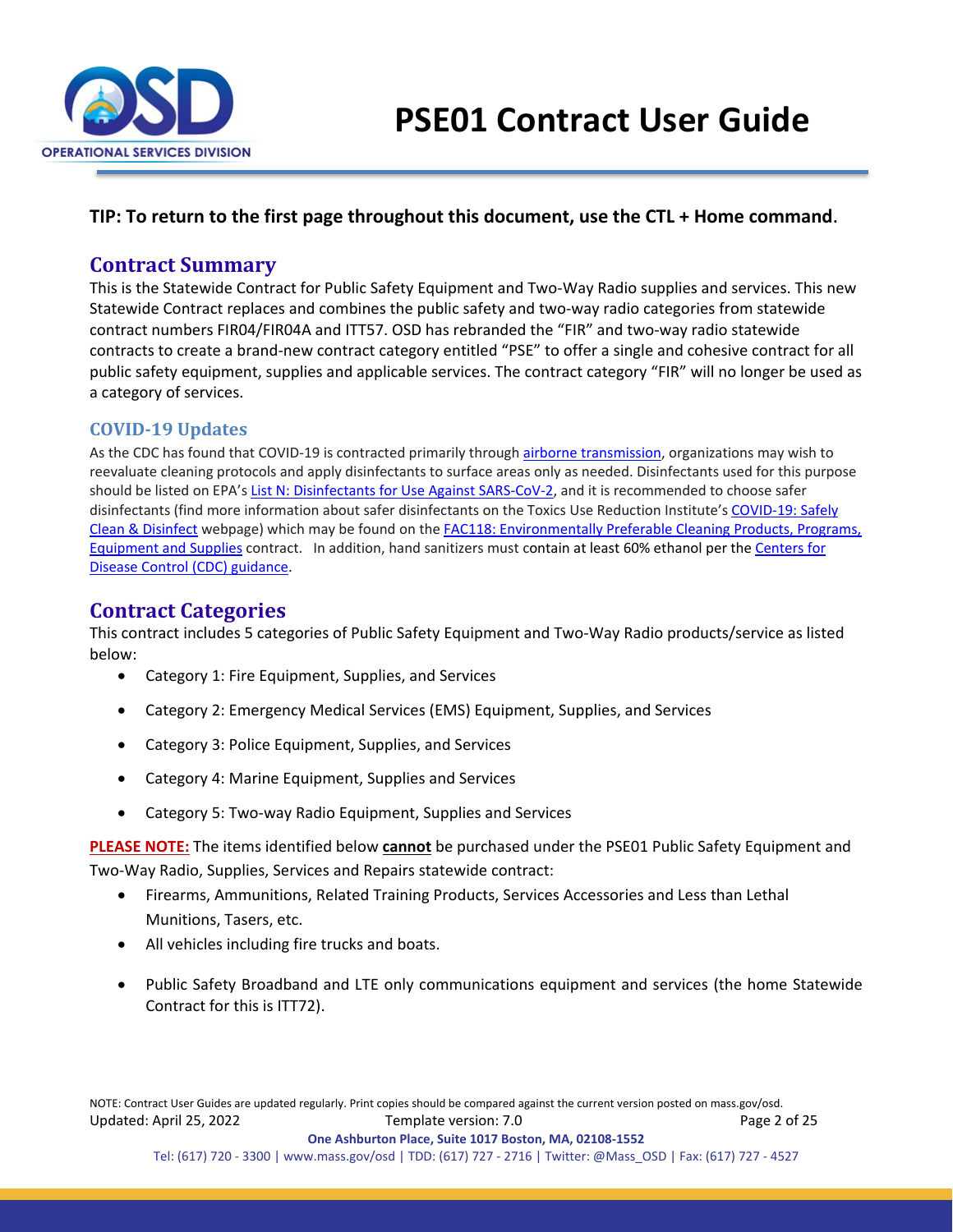

## <span id="page-2-0"></span>**Benefits and Cost Savings**

Statewide contracts are an easy way to obtain benefits for your organization by leveraging the Commonwealth's buying power, solicitation process, contracting expertise, vendor management and oversight, and the availability of environmentally preferable products.

The statewide contract covers a broad array of public safety equipment, parts & services available through various authorized dealers of listed manufacturers. Competitive Pricing – The Strategic Sourcing Services Team (SSST) has awarded the contract to those Contractors who provided the most competitive discounts for the manufacturers being offered. Complete award information for awarded Contractors is located in COMMBUYS [https://www.commbuys.com/bso/advsearch/buyerAdvancedSearch.sdo.](https://www.commbuys.com/bso/advsearch/buyerAdvancedSearch.sdo) Please see instructions below for how to obtain the contract information in COMMBUYS.

Vendors on the PSE01 statewide contract also offer the following discounts which can vary for each Vendor: Prompt Pay Discounts, Dock Delivery Discounts, Volume Discounts, Trade-In's.

## <span id="page-2-1"></span>**Find Bid/Contract Documents**

- To find all contract-specific documents, including the Contract User Guide, RFR, specifications, and other attachments, visi[t COMMBUYS.com](http://www.commbuys.com/) and search for PSE01 to find related Master Blanket Purchase Order (MBPO's) information. All common contract documents are located in the "Master Contract Record" Master Blanket Purchase Order (MBPO) for PSE01 and can be accessed directly by visiting [list the Master MBPO hyperlink here, for example, [Master Blanket Purchase Order PO-15-](https://www.commbuys.com/bso/external/bidDetail.sdo?docId=BD-21-1080-OSD03-SRC04-62275&external=true&parentUrl=close) [1080-OSD01-OSD10-00000003619\]](https://www.commbuys.com/bso/external/bidDetail.sdo?docId=BD-21-1080-OSD03-SRC04-62275&external=true&parentUrl=close).
- To find vendor-specific documents, including price sheets, see links to individual vendor MBPOs on the [Vendor Information](#page-14-0) page.

## <span id="page-2-2"></span>**Who Can Use This Contract**

#### **Applicable Procurement Law**

Executive Branch Goods and Services: MGL c. 7, § 22; c. 30, § 51, § 52; 801 CMR 21.00; Construction Materials and Services: G.L. c. 149, s. 44A; G.L. c. 30, § 39M.

#### **Eligible Entities**

Please see the standard list of Eligible Entities on our [Eligible Entities Which May Use Statewide Contracts](https://www.mass.gov/info-details/why-use-statewide-contracts#eligible-entities-which-may-use-statewide-contracts-) webpage.

## <span id="page-2-3"></span>**Subcontractors**

The awarded vendor's use of subcontractors is subject to the provisions of the Commonwealth's Terms and

NOTE: Contract User Guides are updated regularly. Print copies should be compared against the current version posted on mass.gov/osd. Updated: April 25, 2022 Template version: 7.0 Page 3 of 25 **One Ashburton Place, Suite 1017 Boston, MA, 02108-1552**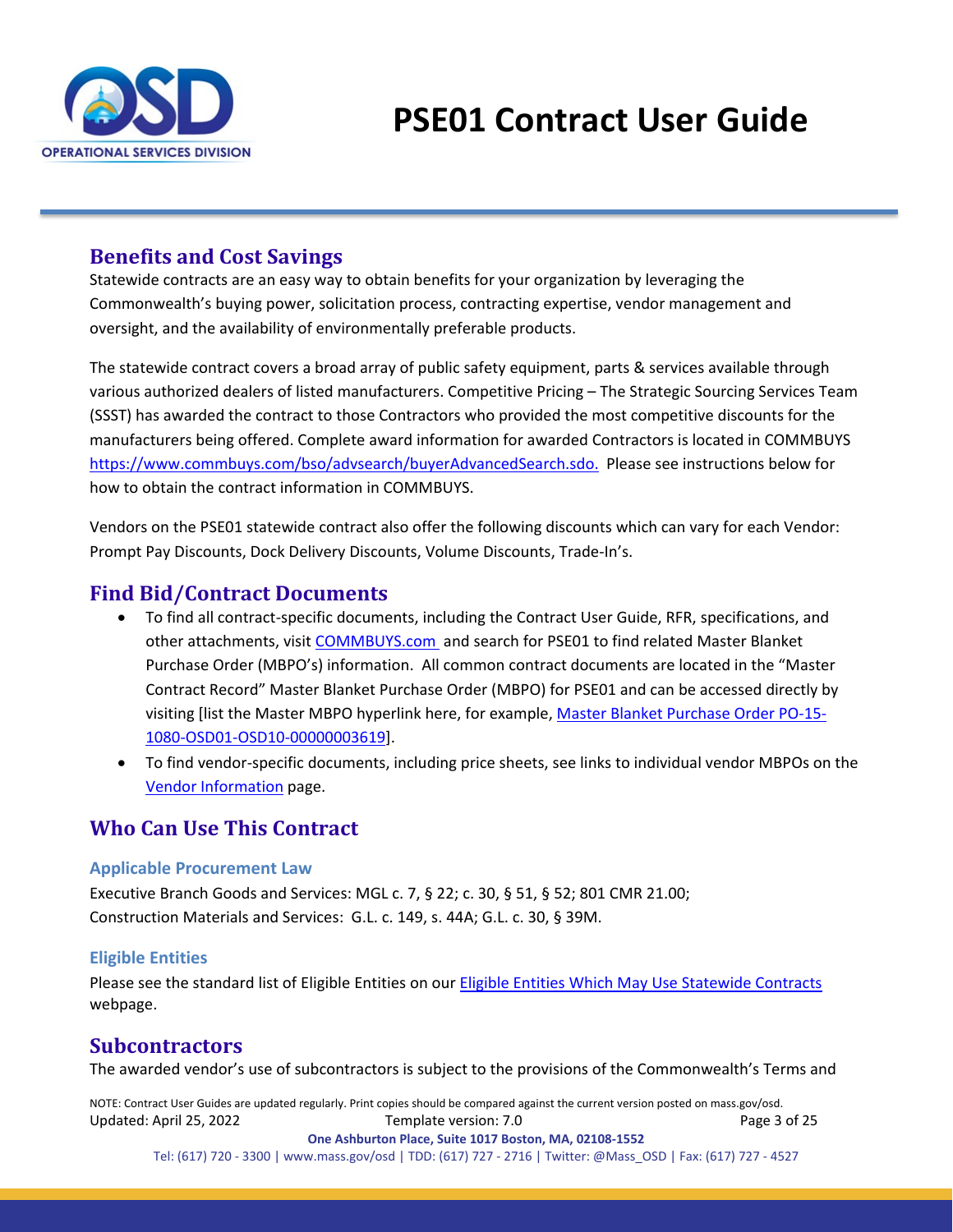

Conditions and Standard Contract Form, as well as other applicable terms of this Statewide Contract.

## <span id="page-3-0"></span>**Construction Requirements**

Purchasers must ensure that **any** services involving construction are limited to \$50,000 or less.

Purchasing entities are responsible for compliance with applicable construction law requirements. Information concerning specific , M.G.L. c. 149 and c. 30 construction requirements may be found in the Office of the Inspector General's Public Procurement Charts at: [https://www.mass.gov/download-oig-public-purchasing](https://www.mass.gov/download-oig-public-purchasing-and-public-construction-manuals)[and-public-construction-manuals.](https://www.mass.gov/download-oig-public-purchasing-and-public-construction-manuals) It is the responsibility of the Eligible Entity to determine whether installation work includes construction as defined by M.G.L. c.149 or M.G.L. c.30, §39M. Chapter 30B Procurement Assistance from the Office of the Inspector General is available at [https://www.mass.gov/how-to/get-public](https://www.mass.gov/how-to/get-public-procurement-assistance-from-our-chapter-30b-team)[procurement-assistance-from-our-chapter-30b-team.](https://www.mass.gov/how-to/get-public-procurement-assistance-from-our-chapter-30b-team) Access the 30B Hotline at 617-722-8838 or by [email at:](mailto:email%20at:%2030BHotline@massmail.state.ma.us)  [30BHotline@massmail.state.ma.us.](mailto:email%20at:%2030BHotline@massmail.state.ma.us)

Questions about public construction bidding should be directed to Deborah Anderson, Counsel II for the Attorney General's Office, at 617-963-2371. Visit the Attorney General'[s Public Construction web page](https://www.mass.gov/public-construction) to learn more about Public Bidding Laws.

See [Quotes Including Construction Services Requirements](#page-7-2) below for information on quoting these types of projects.

## <span id="page-3-1"></span>**Supplier Diversity Requirements**

When selecting contractors and placing orders, Executive departments shall utilize diverse and small businesses to the extent possible based on contract terms, SDO and departmental policies, laws, and regulations. Additionally, departments shall make a preference for contractors with higher SDP commitments and/or performance whenever such information is available (or is requested from contractors by the department) and the preference is feasible.

OSD provides up-to-date information on the availability of diverse and small businesses on statewide contracts through the [Statewide Contract Index](https://www.mass.gov/doc/statewide-contract-index/download) available on the COMMBUYS home page. See the "Programs (SDO and SBPP)" tab for current certification and small business status of contractors on this contract.

## <span id="page-3-2"></span>**Pricing, Quote and Purchase Options**

#### **Purchase Options**

The purchase options identified below are the only acceptable options that may be used on this contract:

• Purchases made through this contract will be direct, outright purchases

NOTE: Contract User Guides are updated regularly. Print copies should be compared against the current version posted on mass.gov/osd. Updated: April 25, 2022 Template version: 7.0 Page 4 of 25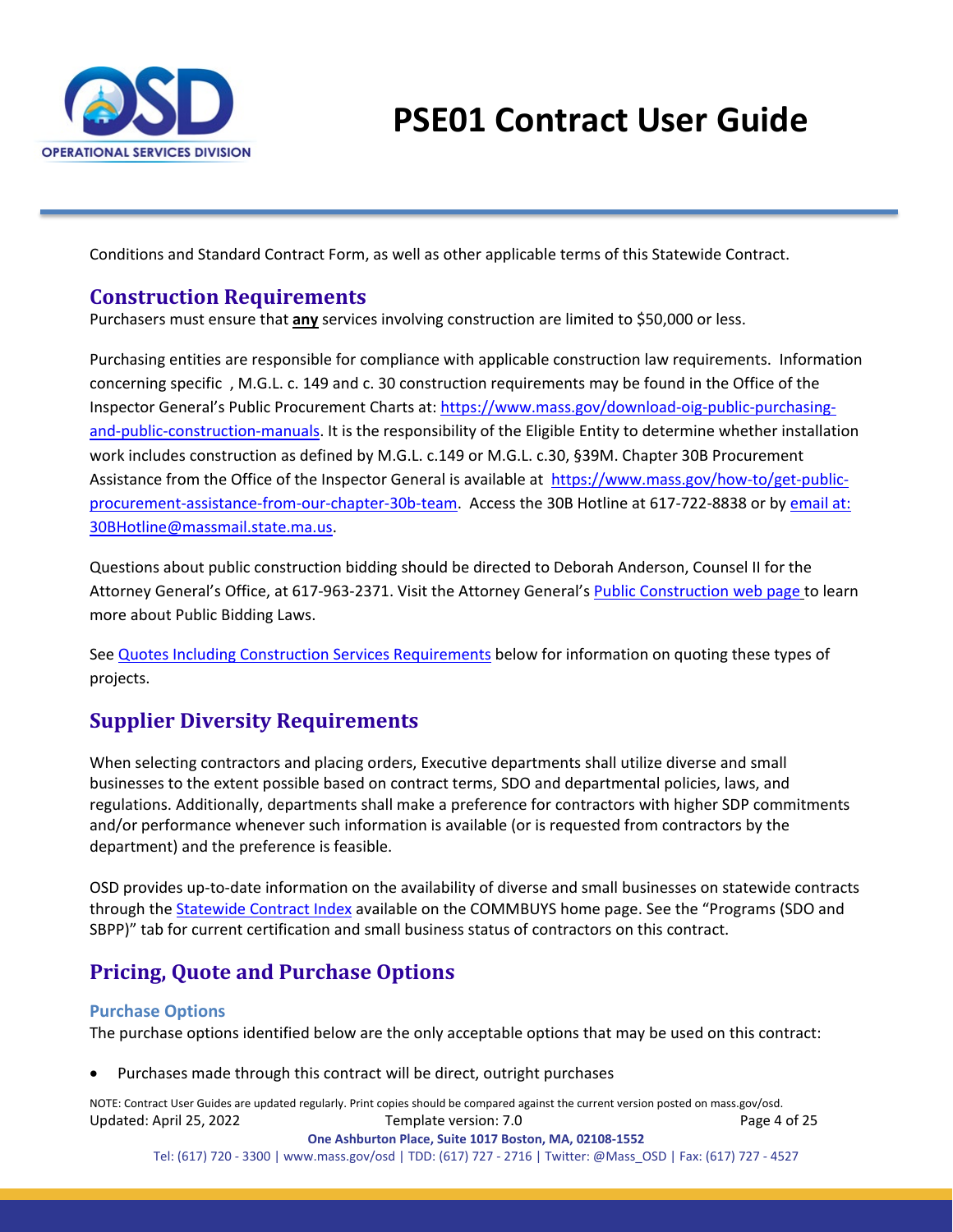

- This is a fee for service contract
- Product pricing may be found on the [vendor information](#page-14-0) page, where links to all the vendors MBPO's are provided.

#### **Pricing Options**

• **Discount off of Manufacturers Suggested Retail Price (MSRP):** Contract pricing is a specified discount off of the MSRP catalog price. Further negotiations can be made based on volume as PSE01 offer volumebased discounts.

#### **Product/Service Pricing and Finding Vendor Price Files**

#### **Manufacturer's Suggested Retail Price (MSRP) Files on COMMBUYS**

At times during the duration of this contract, some PSE01 Vendors may have outdated MSRP reference files on COMMBUYS. Because of this, Buyers should always request that a vendor provide them the most current MSRP at the time of quote. Buyers may then refer to the awarded vendor's PSE01 price file from COMMBUYS to check pricing. All Vendors have an awarded price file in Microsoft Excel format that indicates their approved manufacturers and their awarded discount off of MSRP for their starting price. If a vendor does not have a manufacturer listed in their awarded PSE01 price file then the vendor must work with OSD to get that manufacturer added before they can sell their products on PSE01. If a vendor is not honoring their discount pricing from the PSE01 price file then the customer should contact the OSD Contract Manager.

#### **Setting Up a COMMBUYS Account**

COMMBUYS is the Commonwealth's electronic Market Center supporting online commerce between government purchasers and businesses. If you do not have one already, contact the COMMBUYS Help Desk to set up a COMMBUYS buyer account for your organization: (888)-627-8283 or [OSDhelpdesk@mass.gov.](mailto:OSDhelpdesk@mass.gov)

When contacting a vendor on statewide contract, always reference PSE01 to receive contract pricing.

#### **Quick Search in COMMBUYS**

Log into COMMBUYS and use the Search box on the COMMBUYS header bar to locate items described on the MBPO or within the vendor catalog line items. Select Contract/Blanket or Catalog from the drop-down menu.

#### **How To Purchase From The Contract**

#### • **Directly purchase fixed price items through COMMBUYS**

This contract allows buyers to find and quickly purchase specific products/services with pricing within COMMBUYS. In other words, it allows you to create a Release Requisition in COMMBUYS, submit the requisition for approval, and send the vendor a Release Purchase Order.

NOTE: Contract User Guides are updated regularly. Print copies should be compared against the current version posted on mass.gov/osd. Updated: April 25, 2022 Template version: 7.0 Page 5 of 25 **One Ashburton Place, Suite 1017 Boston, MA, 02108-1552**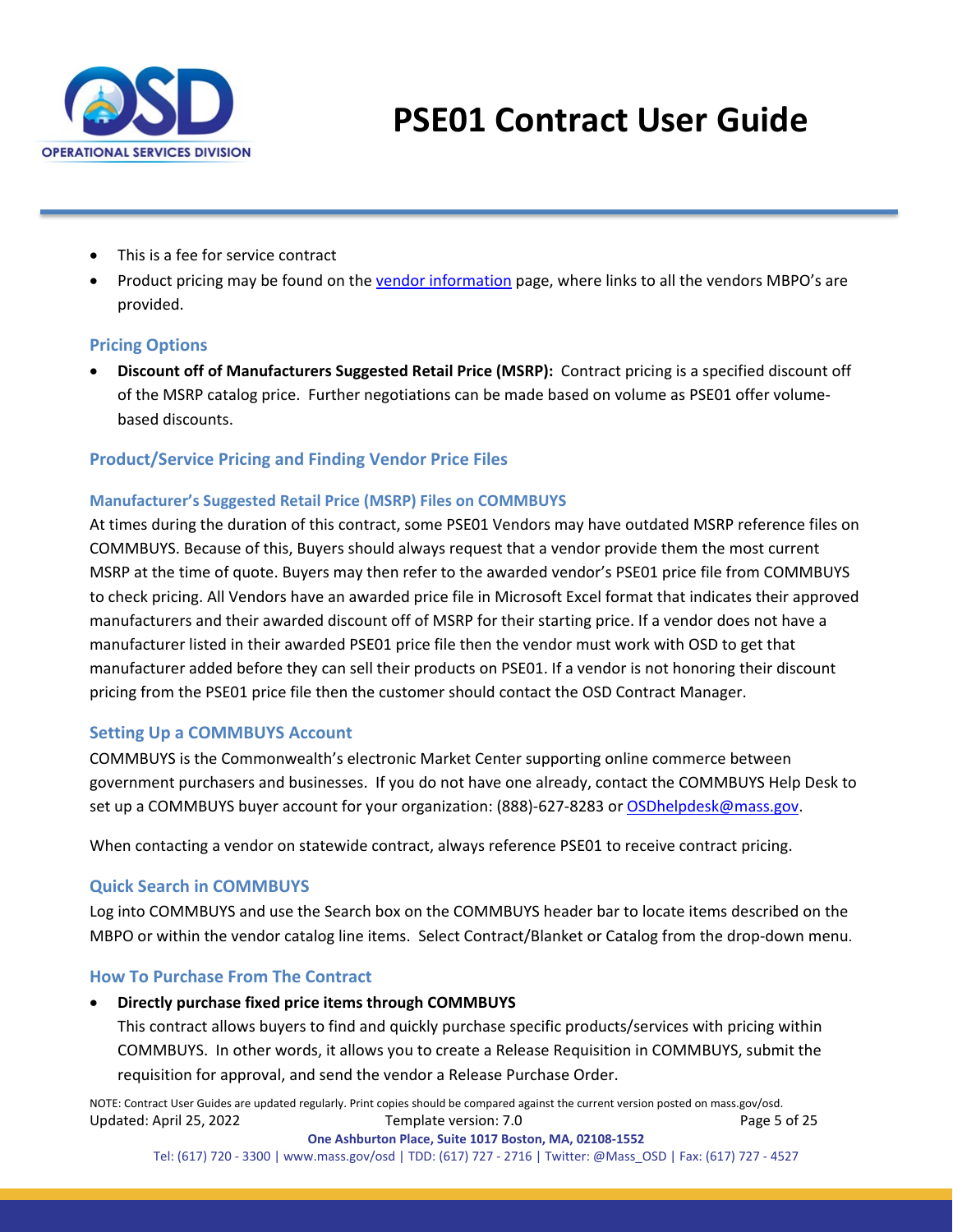

For a description of how to complete this purchase in COMMBUYS, visit the *[Job Aids for Buyers](https://www.mass.gov/lists/job-aids-for-buyers-using-commbuys)* webpage and select:

 The *COMMBUYS Requisitions* section, then choose the *Make a Statewide Contract Purchase in COMMBUYS* job aid.

#### • **Solicit quotes and select and purchase quoted item in COMMBUYS**

This COMMBUYS functionality provides a mechanism to easily obtain quotes, as specified by the Contract. The buyer creates a Release Requisition, and then converts it to a Bid. After approval by the buyer approving officer, the bid is then sent to selected vendors to request quotes. Buyers must include "PSE01 RFQ" when entering information in the Description field.

PSE01 has a "Solicitation Enabled" master MBPO page on COMMBUYS. Buyers can distinguish this page by the "Conversion Vendor" vendor name. This page allows COMMBUYS users to obtain quotes from multiple Vendors at once. The buyer creates a Release Requisition and then convert it to a Bid. After approval by the buyer approving officer, the bid is then sent to selected Vendors to request quotes.

For a description of how to complete this purchase in COMMBUYS, visit the *[Job Aids for Buyers](https://www.mass.gov/lists/job-aids-for-buyers-using-commbuys)* webpage, and select:

 The *COMMBUYS Purchase Orders* section, then choose the *How to Create a Solicitation Enabled Bid Using a Release Requisition* job aid or one of the quick reference guides.

#### • **Directly purchase a non-fixed price item (\$0 line item) through COMMBUYS**

All vendor MBPO pages have a \$0.00 line item for placing orders. When placing an order in COMMBUYS a contract user needs to type in the total cost of the order and may add invoice/quote information as reference either by typing in the information or attaching as a PDF file.

#### • **Document items in COMMBUYS that have already been purchased**

This type of contract allows buyers to document a contract purchase in COMMBUYS that already has taken place through a Request for Payment Authorization (RPA) Release Requisition. It also allows MMARS users to easily keep track of spend. NOTE: MMARS and COMMBUYS do not interface –payment request and invoice should be reported in both MMARS and COMMBUYS separately.

For a description of how to complete this purchase in COMMBUYS, visit the *[Job Aids for Buyers](https://www.mass.gov/lists/job-aids-for-buyers-using-commbuys)* webpage, and select:

The COMMBUYS Requisitions section, then choose the *How to Create an RPA Requisition* job aid*.*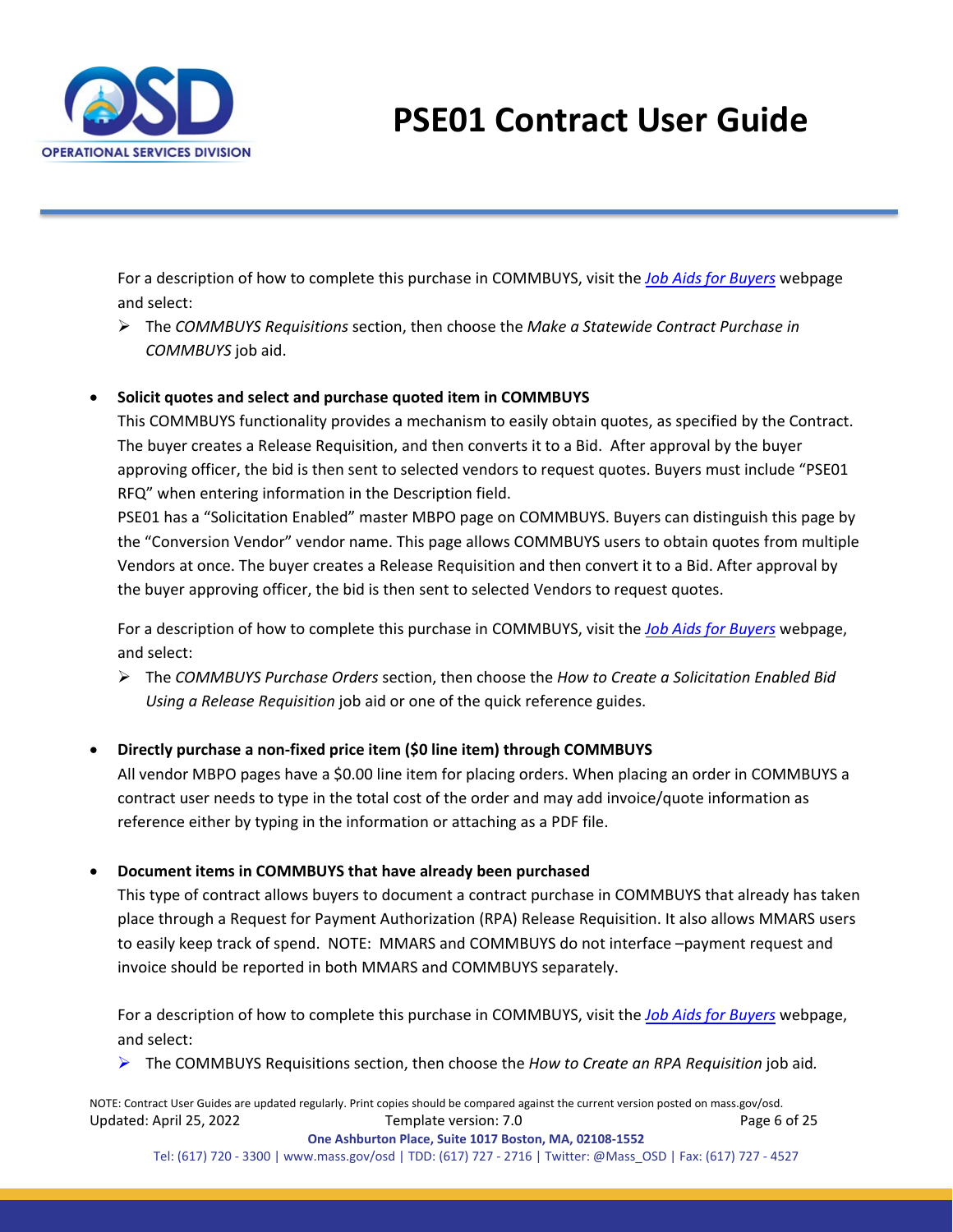

#### • **Select items from a PunchOut catalog and purchase through COMMBUYS**

PunchOut catalogs offer the convenience of selecting Statewide Contract products from a vendor's ecommerce website. The PunchOut or Government to Business (G2B) catalogs are available via COMMBUYS only (login to COMMBUYS and select the settings option in the upper right-hand corner  $[\bullet]$  and choose the G2B PunchOut option). Once a vendor is selected in COMMBUYS, you are taken to the vendor's ecommerce site. After shopping is complete on the vendor's e-commerce site, selected items are pulled back into COMMBUYS, summarized on a COMMBUYS release Requisition, and are ready to submit for approval. Once approved, it is released to the vendor for processing and fulfillment.

For a description of how to complete this purchase in COMMBUYS, visit the [Job Aids for Buyers](https://www.mass.gov/lists/job-aids-for-buyers-using-commbuys) webpage and select either:

- $\triangleright$  The Quick Reference Guide (QRG) section and choose the QRG Creating a Punch Out Order job aid
- $\triangleright$  The COMMBUYS Purchase Orders section and choose the How to Purchase from a COMMBUYS PunchOut job aid.

#### **Obtaining Quotes**

Contract users should always reference PSE01 when contacting vendors to ensure they are receiving contract pricing. Quotes, not including construction services, should be awarded based on best value.

For a full description of how to complete a quote in COMMBUYS visit the [Job Aids for Buyers](https://www.mass.gov/lists/job-aids-for-buyers-using-commbuys) webpage, and select:

 The COMMBUYS Purchase Orders section, then choose Request Quotes From Vendors on Statewide Contracts job aid.

#### **Quotes Including Construction Services**

Please note specific requirements that apply for quoting construction services, depending upon the scope of your bid:

- Where the construction services are less than \$10,000: Select a vendor based on sound business practices, consistent with your entity's procurement policies and procedures.
- For construction services valued from \$10,000-\$50,000: Must solicit a minimum of three quotes and receive two written responses; award to lowest responsible bidder.

#### **Quotes Not Including Construction Services:**

Award based on best value, but it's strongly encouraged that Entities solicit at least three quotes from

NOTE: Contract User Guides are updated regularly. Print copies should be compared against the current version posted on mass.gov/osd. Updated: April 25, 2022 Template version: 7.0 Page 7 of 25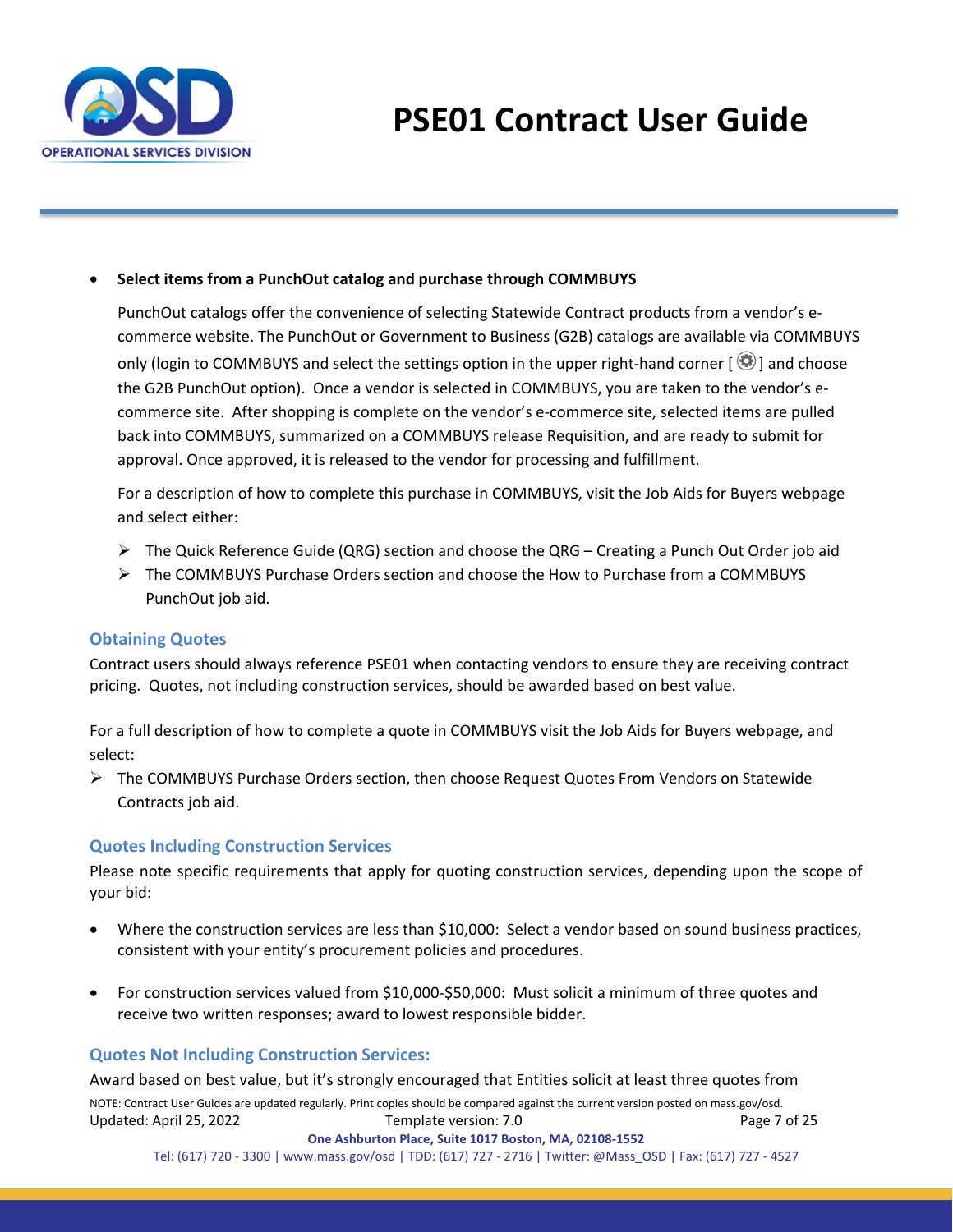

Vendors to be evaluated with best value criteria applied.

#### <span id="page-7-2"></span>**Prevailing Wage Requirements**

The Massachusetts prevailing wage laws require that covered employees on public works projects be paid a minimum hourly rate set by the Department of Labor Standards (DLS). The prevailing wage laws apply to both union and non-union employers and employees. The buyer has a legal obligation to request a prevailing wage schedule from th[e Department of Labor Standards \(DLS\) at www.mass.gov/dols.](http://www.mass.gov/dols) To get the proper rates for your region/job, you must request a determination. Questions regarding the Prevailing Wage Law may be answered by accessing the DLS website or by calling the DLS Prevailing Wage Program at (617) 626-6953.

If prevailing wage is required, make sure to include this information in your quotes or bids so vendors know to include prevailing wage.

In addition, all contracts by a state agency or state-assisted contracts for design, construction, reconstruction, installation, demolition, maintenance or repair must contain Workforce Participation Goals for minorities and women. This is required by M.G.L. c. 149, § 44A(2)(G). A "state-assisted contract" is a construction project undertaken by a political subdivision of the Commonwealth or two or more subdivisions thereof for planning, acquisition, design, construction, demolition, installation, repair or maintenance whose costs are paid for, reimbursed, grant funded, or otherwise supported, in whole or in part, by the Commonwealth. An affected awarding authority's bid documents must include a reference to the specific goals that will be contained in the contract. The contract must also include the processes and procedures to ensure compliance with the Workforce Participation Goals, including reporting and enforcement provisions. For questions about the Workforce Participation Goals law, please contact Deborah Anderson at the Attorney General's Office at 617- 963-2371 or visit the Attorney General's **Public Construction Bidding in Massachusetts FAQ**.

The Office of the Attorney General's Fair Labor Division is responsible for enforcing the prevailing wage laws. Visit [www.mass.gov/prevailing-wage-enforcement](http://www.mass.gov/prevailing-wage-enforcement) for more information.

## <span id="page-7-0"></span>**Instructions for MMARS Users**

MMARS users must reference the MA number in the proper field in MMARS when placing orders with any contractor. Contact the Comptroller Help and Support Desk at 617-973-2468 or via email at [Comptroller.Info@mass.gov](mailto:Comptroller.Info@mass.gov) for additional support.

## <span id="page-7-1"></span>**Environmentally Preferable Products (EPP)**

GreenScreen certified firefighting foams, which have been tested to be both free of Per- and polyfluoroalkyl substances (PFAS) and free of the chemicals of highest health and environmental concerns, are now available through this contract.

NOTE: Contract User Guides are updated regularly. Print copies should be compared against the current version posted on mass.gov/osd. Updated: April 25, 2022 Template version: 7.0 Page 8 of 25 **One Ashburton Place, Suite 1017 Boston, MA, 02108-1552**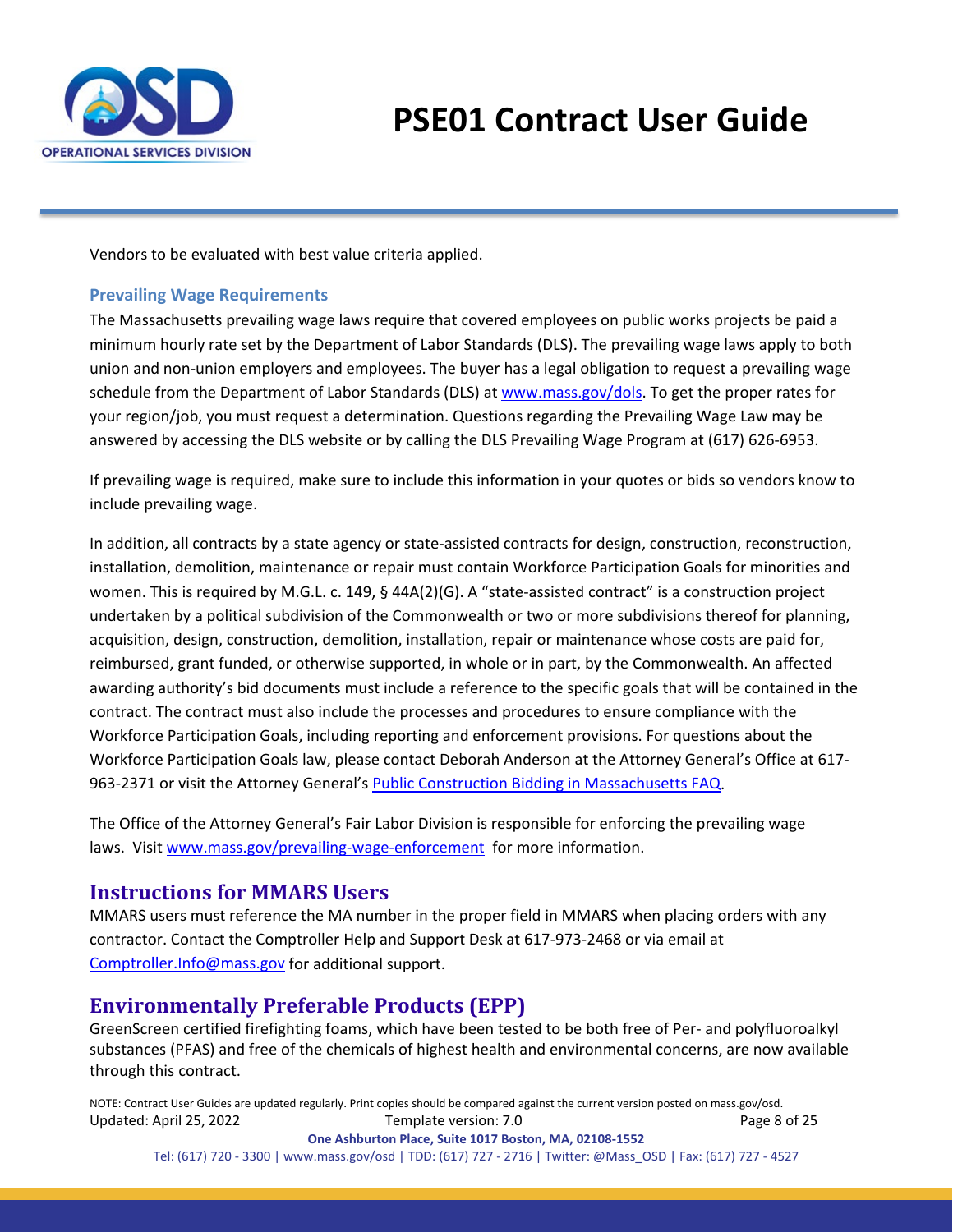

#### **EPP Requirements:**

State buyers are reminded that [Environmentally Preferable Products \(EPP\) Procurement Program](https://www.mass.gov/environmentally-preferable-products-epp-procurement-programs) requirements for the use of environmentally preferable disinfectants, and some cleaning supplies, has been waived due to the availability of the products impacted by the demand caused by COVID-19. As the EPP supply replenishes, buyers are reminded that these disinfectants and other third-party certified products remain recommended for use and are selected for public health and environmental standards. For additional guidance, visit the Toxics Use Reduction Institute's [COVID-19: Safely Clean & Disinfect](https://www.turi.org/Our_Work/Cleaning_Laboratory/COVID-19_Safely_Clean_Disinfect) webpage.

#### <span id="page-8-0"></span>**Contract Exclusions and Related Statewide Contracts**

The items identified below **cannot** be purchased under the PSE01 Public Safety Equipment, Supplies, Services and Repairs statewide contract:

- Firearms, Ammunitions, Related Training Products, Services Accessories and Less than Lethal Munitions, Tasers, etc.
- All vehicles including fire trucks and boats.
- Public Safety Broadband and LTE only communications equipment and services (the home Statewide Contract for this is ITT72).

#### <span id="page-8-1"></span>**Emergency Services**

Many statewide contracts are required to provide products or services in cases of statewide emergencies. [ML](https://www.mass.gov/regulations/801-CMR-21-procurement-of-commodities-or-services-including-human-and-social-services)  - [801 CMR 21](https://www.mass.gov/regulations/801-CMR-21-procurement-of-commodities-or-services-including-human-and-social-services) defines emergency for procurement purposes. Visit the [Emergency Response Supplies, Services](https://www.mass.gov/doc/emergency-response-supplies-services-and-equipment-contact-information)  [and Equipment Contact Information for Statewide Contracts](https://www.mass.gov/doc/emergency-response-supplies-services-and-equipment-contact-information) list for emergency services related to this contract.

## <span id="page-8-2"></span>**Shipping/Delivery/Returns**

All quotations shall be FOB destination. The term FOB destination shall mean delivered and unloaded to all the Commonwealth Departments, cities, towns and/or Political Subdivisions within the Commonwealth of Massachusetts, with all charges for transportation and unloading prepaid by the Contractor(s).

The Contractor(s) must deliver goods to the Department requesting the goods within 30 days after receipt of order (A.R.O.). Items delivered after 30 business days may be deemed unacceptable and returned to the Contractor at no cost to the Commonwealth. Delivery arrangements for custom-made items may be made by mutual agreement between purchasing Department and Contractor(s).

Surcharges: Vendors will not charge any additional fuel, shipping, transportation, energy, insurance or any other type of surcharge or fee on any order received from departments. Departments will NOT be required to pay any additional surcharges upon receipt of contractor invoicing.

NOTE: Contract User Guides are updated regularly. Print copies should be compared against the current version posted on mass.gov/osd. Updated: April 25, 2022 Template version: 7.0 Page 9 of 25 **One Ashburton Place, Suite 1017 Boston, MA, 02108-1552**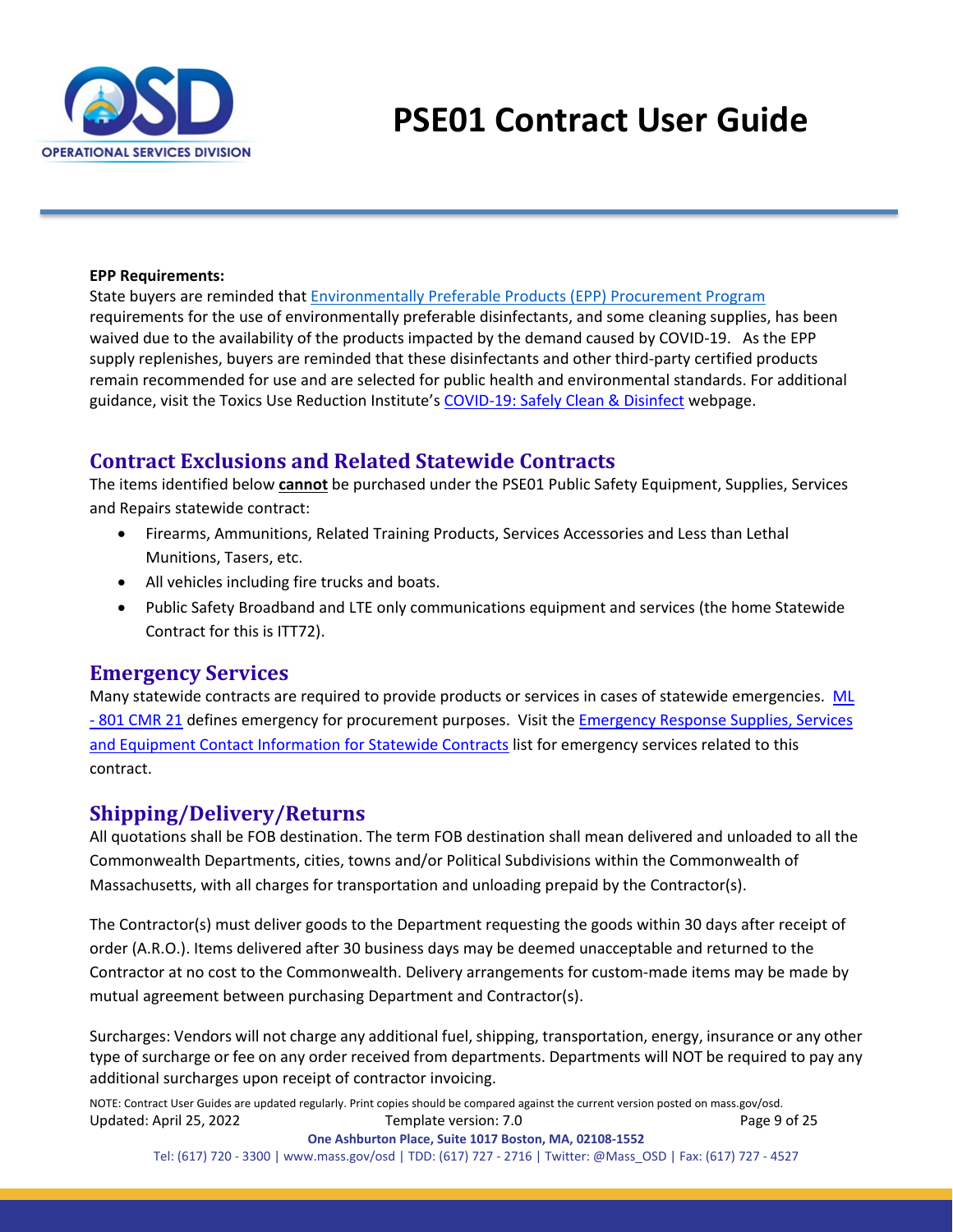

At the discretion of the Commonwealth, shipping charges may be negotiated and allowed under extenuating circumstances including, but not limited to: rush shipping requests by the Commonwealth Agency, oversized or heavy items being repaired, etc. This exception will only be allowed with an Agency request. Vendors are not allowed to request an exception for shipping charges.

## <span id="page-9-0"></span>**Additional Information/FAQs**

#### **Performance Bond**

User Departments may request and require Contractors to furnish a performance and/or labor and materials bond, in a form and with surety satisfactory to the end user for those orders in the amount of \$100,000 or more. The Contractor(s) shall be responsible for the cost of the bond(s).

#### **Adding/Removing Products**

The SSST reserves the right to add products on an as needed basis despite their initial exclusion. Contractors must obtain authorization from OSD in order to add a product to the contract award. The products should comply with the specifications and scope/description established in the original Request for Response (RFR) and the Contractor must supply all supporting information and research available to the SSST for consideration. A written recommendation may also be submitted to the SSST from an eligible contract user requesting that specific brands and/or manufacturers' products be added to the contract. NO PRODUCTS MAY BE ADDED WITHOUT APPROVAL OF THE SSST AND SSSL.

#### **Frequently Purchased Items on the Contract:**

#### **Fire Equipment & Supplies**

Turnout gear, Urban Search and Rescue (USAR) gear, station work uniforms, dress uniforms, specialized outerwear, forestry clothing, any other firefighter personal protective equipment (PPE), self-contained breathing apparatus (SCBA) and SCBA cylinders, breathing air compressors, SCBA test benches, SCBA fit testers, selfcontained smoke/fire hoods, firefighting foam, water applications (hoses, nozzles, gates), ladders, power tools, hand tools, emergency vehicle lighting, specialty equipment (meters, including air monitoring, radiological, etc., meter calibration equipment, meter calibration gases and meter parts; other types of specialty gas, bottled or otherwise, not currently covered under ENE46, HSP41 or their successor contracts), fire alarm equipment (control panels, smoke/heat devices, water flow devices, signaling, receiving and cabling items), associated software updates, training aids and not limited to the items identified. Services and/or repairs of any or all of the above listed items. (All vehicles excluded).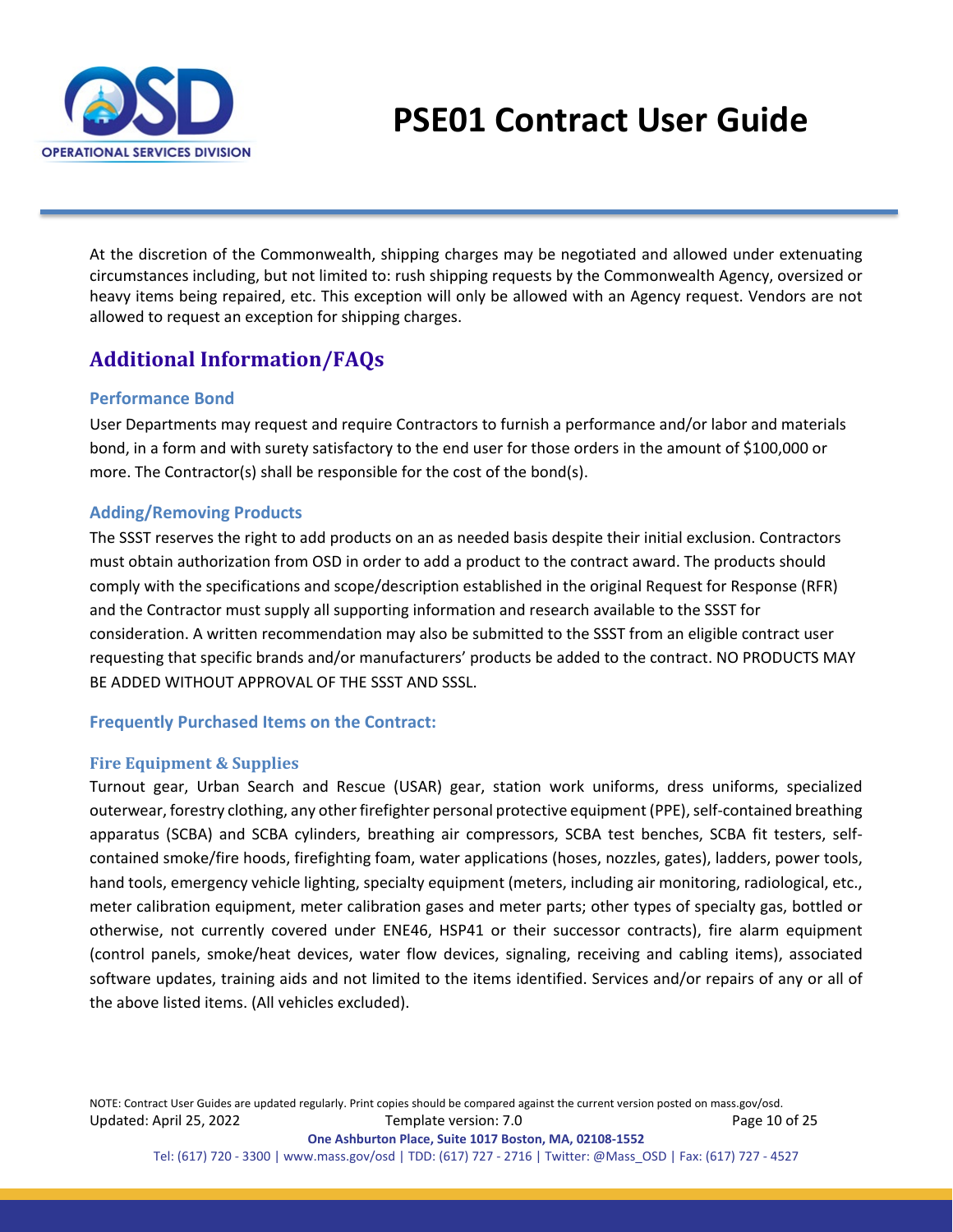

#### **EMS Equipment & Supplies**

Emergency and field EMS products, plus medical equipment and supplies used by first responders and all levels of EMT certification. Includes disaster management products, extrication, immobilization and transportation products, airway management equipment, resuscitation products, emergency and field medical services kits, EMS supplies, cardiac monitors, IV pumps, transport ventilators, assessment equipment (blood pressure units, pulse oximeters, thermometers, exam lights), associated software updates, training aids and not limited to the items identified. Services and/or repairs of any or all of the above listed items. (Excludes vehicles, medications and drugs).

#### **Police Equipment & Supplies**

Night vision binoculars, breathalyzers, visibility clothing, firearms lockers, patrol car recording devices, GPS tracking devices, license plate recognition equipment, gloves, knee pads, helmets, handcuffs, tactical mirrors, vehicle emergency lights, sirens, body cameras, traffic and crowd control equipment, forensic equipment, helium and acetylene gases, associated software updates, training aids and not limited to the items identified. Services and/or repairs of any or all of the above listed items. (Excluded from this contract are the following: weapons, ammunition, lethal and less than lethal munitions, tasers and all vehicles).

#### **Marine Equipment & Supplies**

Equipment and supplies for the Maritime Incident Response Teams for port security, incident response, water training events, etc. including dry suits, multi-threat suits, personal floatation devices (PFDs), emergency position indicator radio beacons (EPIRBs), dry bags, marine ropes, re-breather apparatus, marine communication equipment, waterproof night vision cameras, marine locator equipment, craft systems and repair equipment, scuba and snorkeling gear, swim equipment and not limited to the items identified. Services and/or repairs of any or all of the above listed items. (Excludes all boats and vehicles).

#### **Two Way Radio Repairs and Services**

Purchase, rental, installation, maintenance and service of Two-Way Radio and associated microwave radio systems, equipment, connected peripherals, parts and accessories. Services will include the design, engineering, frequency coordination, installation, maintenance and repair of two-way radio network and microwave systems. The products and services include two-way radio subscriber units and fixed station equipment, including dual mode (analog and P25 digital), and accessories; microwave systems, components and accessories; trunking and conventional two-way radio systems, components, accessories and infrastructure; analog and P25 digital twoway radio systems and infrastructure; marine and amateur radios and accessories; fixed mobile data and automatic vehicle location (AVL) systems; public safety paging systems; radio dispatch console systems, related components and accessories; radio dispatch console furniture and related components; desktop radio remote systems and related components; radio gateway systems (analog and digital) and related accessories; Land Mobile Radio (LMR) antenna system components; category associated software updates, and not limited to the

NOTE: Contract User Guides are updated regularly. Print copies should be compared against the current version posted on mass.gov/osd. Updated: April 25, 2022 Template version: 7.0 Page 11 of 25

**One Ashburton Place, Suite 1017 Boston, MA, 02108-1552** Tel: (617) 720 - 3300 [| www.mass.gov/osd |](http://www.mass.gov/osd) TDD: (617) 727 - 2716 | Twitter: @Mass\_OSD | Fax: (617) 727 - 4527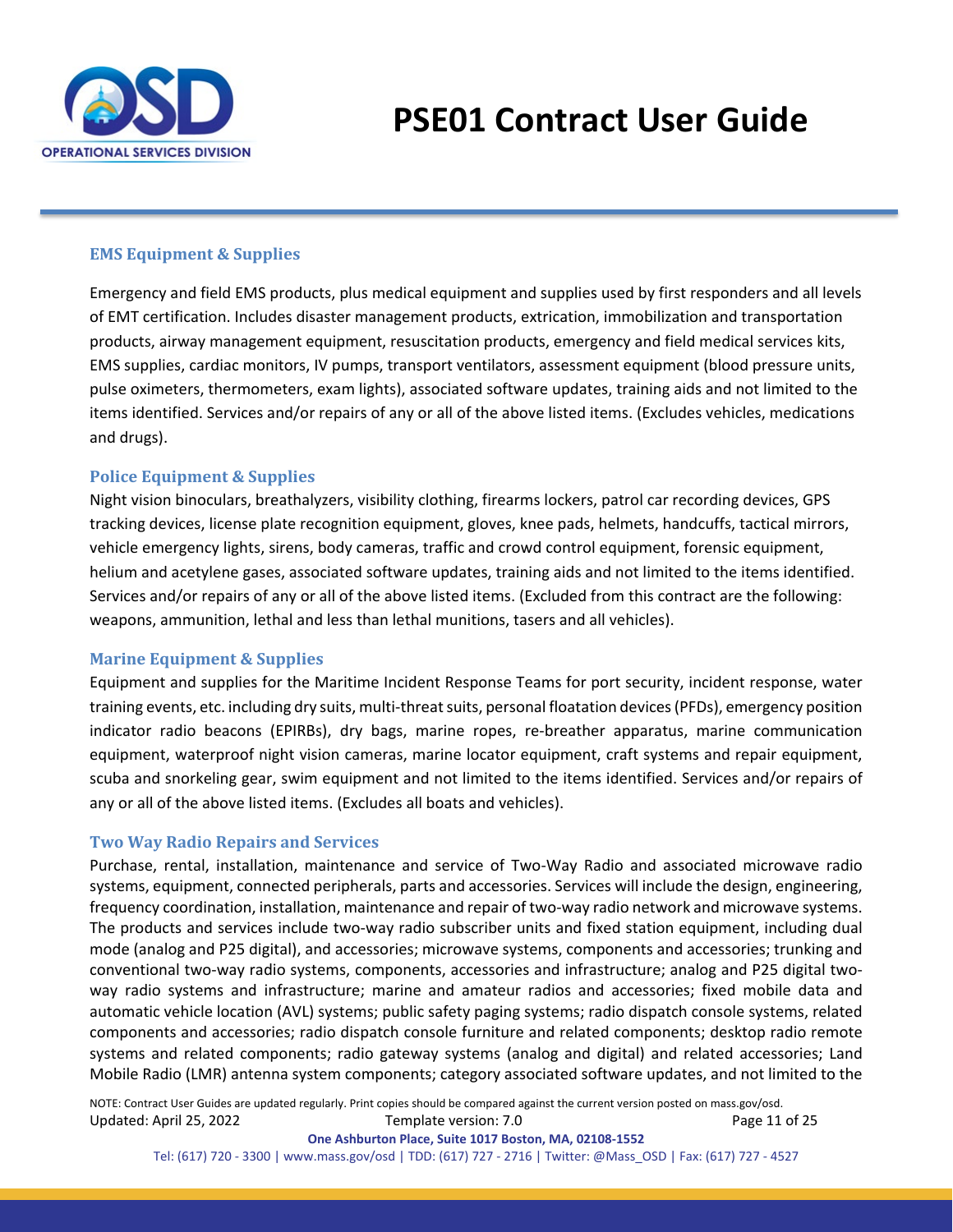

items identified. Services and/or repairs of any or all of the above listed items. (Excluded from this contract: Public Safety Broadband and LTE only communications equipment and services).

#### **Product Specifications, including Environmental Standards and Requirements**

**Selection of EPP Equipment** – The contract provides equipment that represents environmentally preferable products wherever possible. Such Equipment may use alternative fuel (e.g. compressed natural gas), offer an opportunity for reduced fuel usage, or provide other environmental benefits.

#### **Technical Support**

Where technical support response is included, Vendors shall supply at no charge, limited telephone technical support accessible toll-free, from at least 8 A.M. – 6 P.M., Monday through Friday for three (3) years after purchase. The maximum response time for technical support calls is four (4) hours from initial request to onscene arrival unless otherwise agreed in writing between the Purchasing Entity and the Contractor. Bidders must include the costs, if any, for technical support calls in the Cost Tables.

#### **Warranties/Repairs and Services**

The warranty for the Commonwealth shall be the manufacturer's standard warranty starting from the date of acceptance by the Purchasing Entity. New equipment under this contract must be factory new and equipment considered a "durable commodity" shall carry a guarantee that service, service parts and maintenance will be available from the Contractor for a period of at least five (5) years from date of equipment acceptance by the Purchasing Entity. All equipment shall be in excellent working condition and shall include the new OEM equipment guarantee.

#### **Other Discounts**

- **Prompt Pay Discounts:** A discount given to the buyer if paid within a certain time period. These discounts may be found in the [Vendor List and Information](#page-14-0) section below. All discounts offered will be taken in cases where the payment issue date is within the specified number of days listed by vendor and in accordance with the Commonwealth's Bill Paying Policy. Payment days will be measured from the date goods are received and accepted / performance was completed OR the date an invoice is received by the Commonwealth, whichever is later to the date the payment is issued as an EFT (preferred method) or mailed by the State Treasurer. The date of payment "issue" is the date a payment is considered "paid" not the date a payment is "received" by a Contractor.
- **Volume Discounts:** A discount is provided to buyer if a certain volume of product or service is purchased.
- **Dock Delivery Discount:** A discount is provided if product is delivered directly to the loading dock

NOTE: Contract User Guides are updated regularly. Print copies should be compared against the current version posted on mass.gov/osd. Updated: April 25, 2022 Template version: 7.0 Page 12 of 25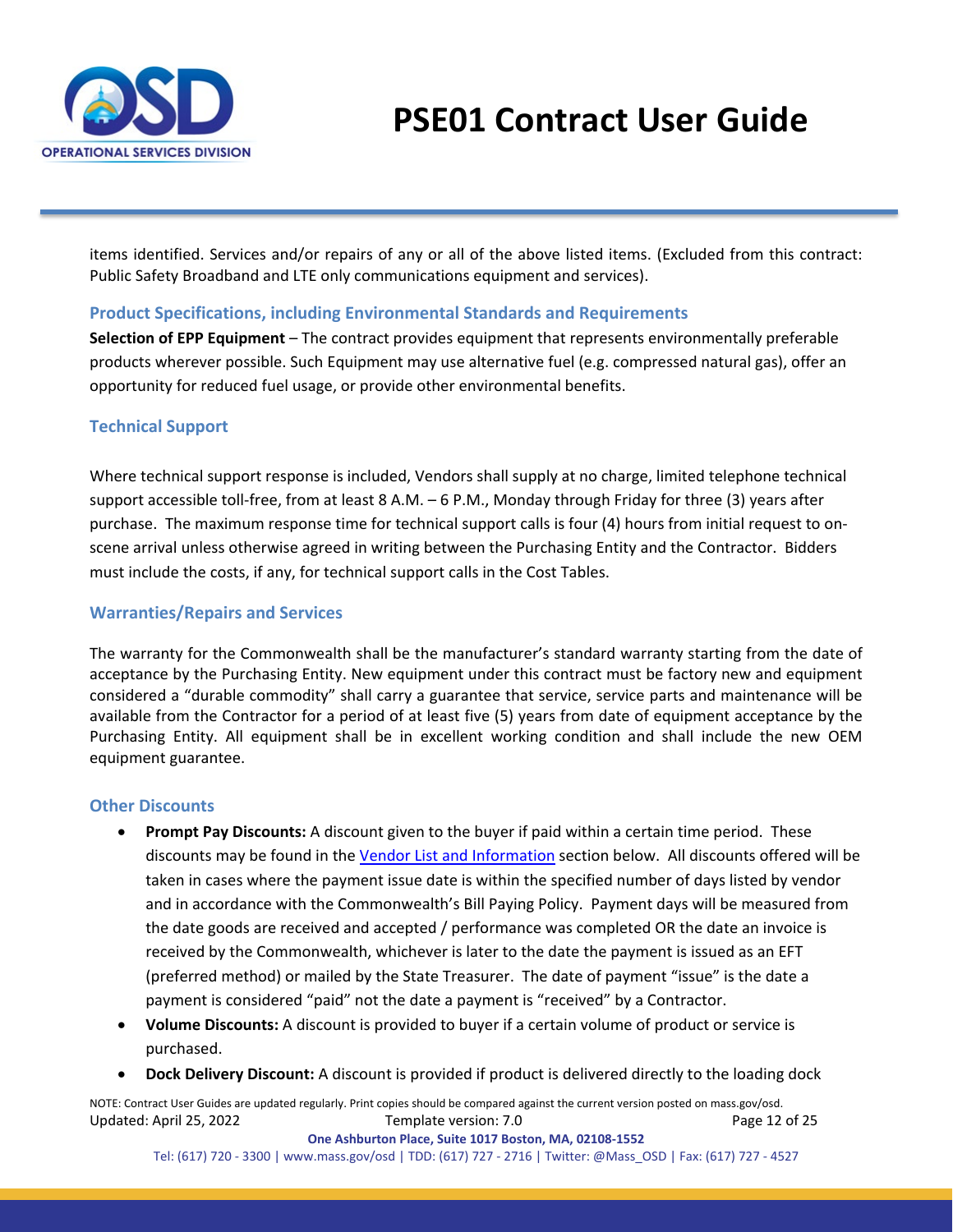

#### **If the Needed Product Can Not be Found**

If a product or service cannot be found in the vendor's catalog, price sheet or PunchOut, it is recommended to contact the vendor directly to inquire if it is available for purchase on this contract. If the product or service meets the scope of the product category, the vendor may be able to add it to their product offerings with prior approval to add from the OSD contract manager.

If the product is not listed in the scope of the product category, a buyer may contact the Strategic Sourcing Lead to inquire whether the product may be purchased.

#### <span id="page-12-0"></span>**Performance and Payment Time Frames Which Exceed Contract Duration**

All term leases, rentals, maintenance or other agreements for services entered into during the duration of this Contract and whose performance and payment time frames extend beyond the duration of this Contract shall remain in effect for performance and payment purposes (limited to the time frame and services established per each written agreement). No written agreement shall extend more than twelve (12) months beyond the current contract term of this Statewide Contract as stated on the [first page](#page-0-0) of this contract user guide. No new leases, rentals, maintenance or other agreements for services may be executed after the Contract has expired.

#### **Memorandum of Understanding/Statement of Work**

Contract users must complete a detailed Statement of Work for any service engagement to be completed under this contract. The SOW template can be found under the "Attachment" tab in COMMBUYS under the PSE01 Master Blanket MBPO; it is recommended that Buyers use this format to request the following list and any other information as required by the engaging entity:

- Scope of Services/Deliverables Dates & Location of Service
- Detailed Budget
- Estimated Total Costs
- # Of Staff/Rate(s) Per Hour

#### **Required Documentation from Contractor:**

• Vendors are required to submit completed payment vouchers, and all required signed documentation to the designated Buyer personnel for processing. Vendors are obligated to pay prevailing wage rates to their employees who work in Commonwealth owned or rented facilities under this contract. Please report any known or suspected underpayment or non-payment of the prevailing wage to OSD for referral to the Attorney General's Office and the Department of Labor and Workforce Development. There is no Commonwealth form to report weekly janitorial prevailing wage, as there is for construction.

NOTE: Contract User Guides are updated regularly. Print copies should be compared against the current version posted on mass.gov/osd. Updated: April 25, 2022 Template version: 7.0 Page 13 of 25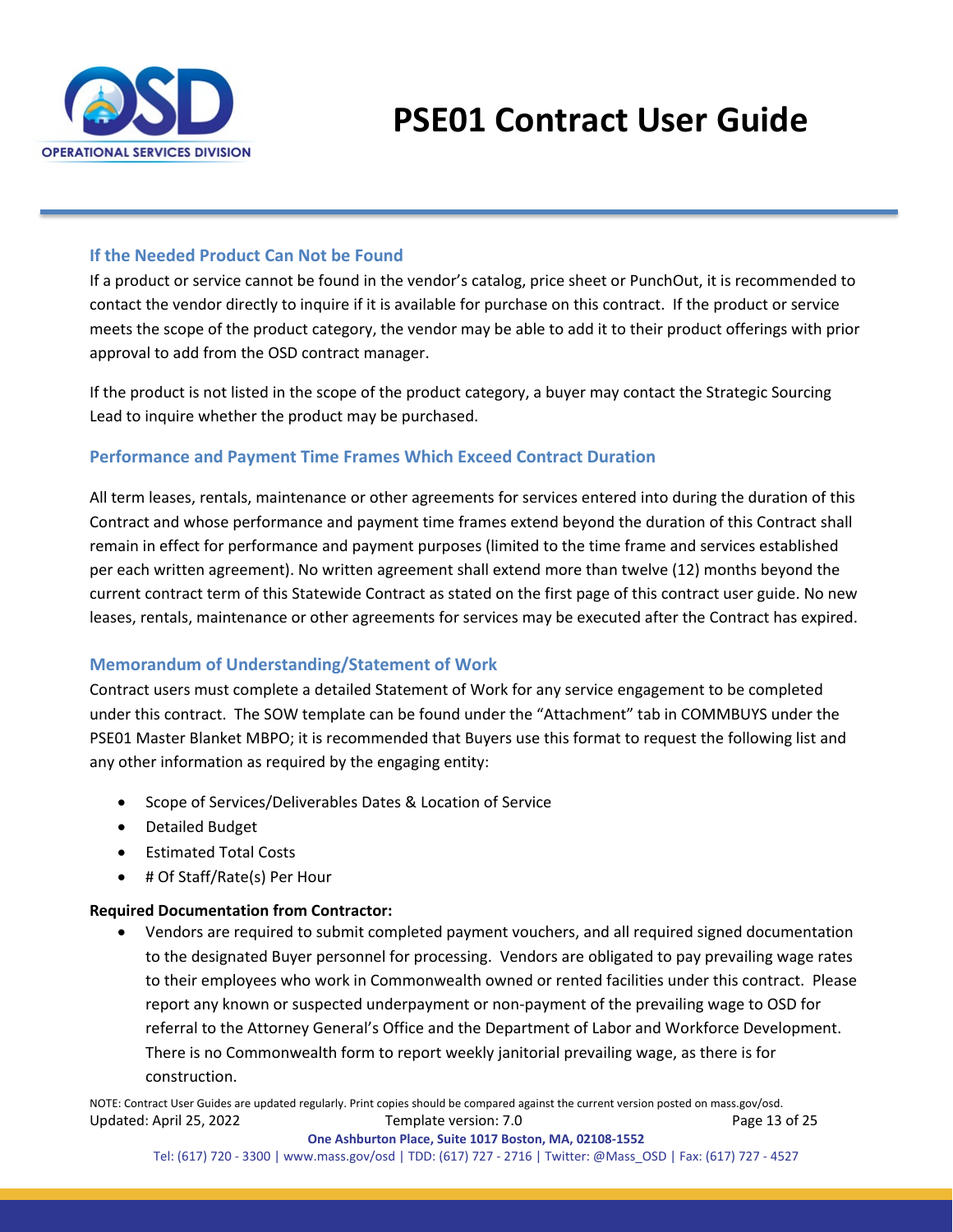

<span id="page-13-0"></span>For non-Commonwealth owned or rented facilities, invoices for services rendered during the previous month must be submitted to the hiring entity according to the terms of the Statement of Work.

# **Strategic Sourcing Team Members:**

| <b>SST Member Names</b> | <b>Agency</b>                      |
|-------------------------|------------------------------------|
| Nazzaro, Melissa        | <b>EOTSS</b>                       |
| <b>Billings, Daniel</b> | <b>OSD</b>                         |
| Rostamnezhad, Reann     | <b>OSD</b>                         |
| Walrath, Julie          | <b>DFS Fiscal</b>                  |
| FitzGerald, Nancy       | <b>DFS Fiscal</b>                  |
| Thomas, Al              | <b>DFS HAZMAT</b>                  |
| O'Neil, Bryan           | <b>DFS MFA</b>                     |
| Shipman, Peter          | <b>DFS Facilities</b>              |
| Daggett, Paula          | <b>DOC</b>                         |
| Griffiths, Nolan        | <b>DOC</b>                         |
| Dailey, Matthew         | <b>DOC</b>                         |
| Coates, James           | <b>DOC</b>                         |
| <b>Griffin, James</b>   | <b>DOC</b>                         |
| Kearnan, Brian          | <b>MSP</b>                         |
| Meagher, Ann            | <b>MSP</b>                         |
| Fernandes, Paul         | <b>MSP</b>                         |
| Gutowski, Gary          | <b>MSP</b>                         |
| Barstow, Matt           | <b>MSP</b>                         |
| Reardon, John           | <b>MEP</b>                         |
| Wong, Robert            | <b>MEP</b>                         |
| Rogers, Sharon          | <b>Barnstable Sheriff's Office</b> |
| Urato, Tina             | <b>MEMA</b>                        |
| Bagdonas, Andy          | <b>MEMA</b>                        |
| Mahoney, Stephen        | <b>MassDEP Marine</b>              |
| Wilder, Scott           | <b>Brookline PD</b>                |
| Fitzgerald, Ken         | Foxborough PD                      |
| Verdone, Robert         | <b>SEMRECC</b>                     |
| Floyd, Erica            | Springfield FD                     |

NOTE: Contract User Guides are updated regularly. Print copies should be compared against the current version posted on mass.gov/osd. Updated: April 25, 2022 Template version: 7.0 Page 14 of 25 **One Ashburton Place, Suite 1017 Boston, MA, 02108-1552**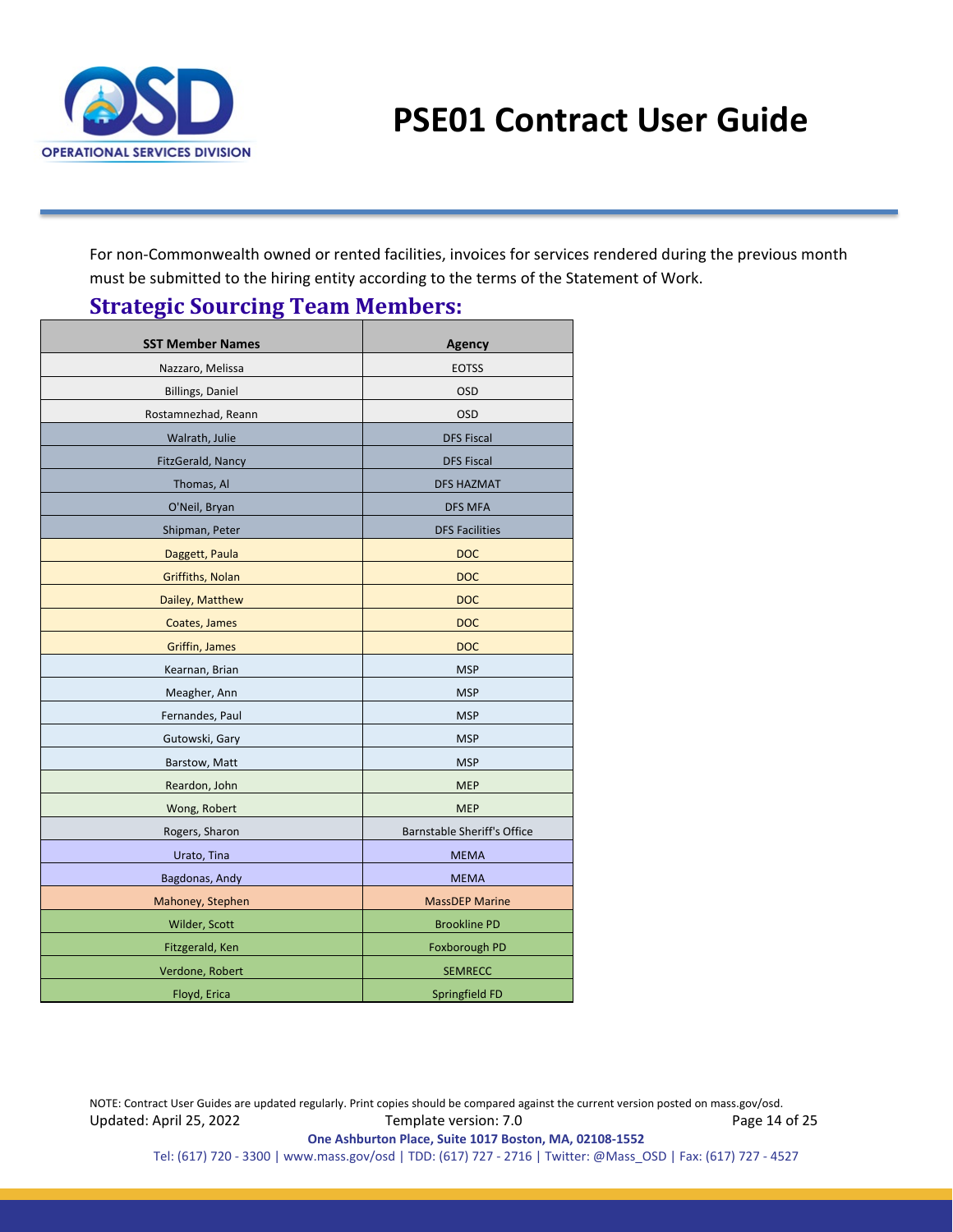

## **Vendor List and Information\***

<span id="page-14-0"></span>

| Vendor                                                                                                                                    | <b>Master Blanket</b><br><b>Purchase Order#</b> | <b>Contact</b><br>Person         | Phone#                       | Email                            | <b>Categories</b> | <b>Discounts</b><br>(PPD,<br>Dock Delivery,<br>Other)                  | <b>SDO</b><br><b>Certification</b><br><b>Type</b> | <b>SDP</b><br><b>Commitment</b><br>Percentage |
|-------------------------------------------------------------------------------------------------------------------------------------------|-------------------------------------------------|----------------------------------|------------------------------|----------------------------------|-------------------|------------------------------------------------------------------------|---------------------------------------------------|-----------------------------------------------|
| ** [Master Contract Record] [Master MBPO] (All<br>contract documents)                                                                     | PO-22-1080-OSD03-<br><b>SRC3-24063</b>          | <b>Daniel</b><br><b>Billings</b> | $617 - 720 -$<br>3309        | Daniel.Billings@mass.gov         | N/A               | N/A                                                                    | N/A                                               | N/A                                           |
| *** [Solicitation Enabled MBPO] (for requesting<br>quotes) Category 1: Fire Public Safety Equipment<br>and Two-Way Radios                 | PO-22-1080-OSD03-<br><b>SRC3-24071</b>          | <b>Daniel</b><br><b>Billings</b> | 617-720-<br>3309             | Daniel.Billings@mass.gov         | N/A               | N/A                                                                    | N/A                                               | N/A                                           |
| *** [Solicitation Enabled MBPO] (for requesting<br>quotes) Category 2: EMS Public Safety Equipment<br>and Two-Way Radios                  | PO-22-1080-OSD03-<br><b>SRC3-24070</b>          | <b>Daniel</b><br><b>Billings</b> | $617 - 720 -$<br>3309        | Daniel.Billings@mass.gov         | N/A               | N/A                                                                    | N/A                                               | N/A                                           |
| *** [Solicitation Enabled MBPO] (for requesting<br>quotes) Category 3: Police Public Safety<br><b>Equipment and Two-Way Radios</b>        | PO-22-1080-OSD03-<br><b>SRC3-24061</b>          | <b>Daniel</b><br><b>Billings</b> | $617 - 720 -$<br>3309        | Daniel.Billings@mass.gov         | N/A               | N/A                                                                    | N/A                                               | N/A                                           |
| *** [Solicitation Enabled MBPO] (for requesting<br>quotes) Category 4: Marine Public Safety<br><b>Equipment and Two-Way Radios</b>        | PO-22-1080-OSD03-<br><b>SRC3-24067</b>          | <b>Daniel</b><br><b>Billings</b> | 617-720-<br>3309             | Daniel.Billings@mass.gov         | N/A               | N/A                                                                    | N/A                                               | N/A                                           |
| *** [Solicitation Enabled MBPO] (for requesting<br>quotes) Category 5: Two Way Radio Public Safety<br><b>Equipment and Two-Way Radios</b> | PO-22-1080-OSD03-<br><b>SRC3-24068</b>          | <b>Daniel</b><br><b>Billings</b> | $617 - 720 -$<br>3309        | Daniel.Billings@mass.gov         | N/A               | N/A                                                                    | N/A                                               | N/A                                           |
| Adamson Industries Corp.                                                                                                                  | PO-21-1080-OSD03-<br><b>SRC04-24056</b>         | Steve<br>Contarino               | 978-681-<br>0370             | scontarino@adamsonindustries.com | 1,2,3,4           | PPD: 1% - 10 days<br>VPD: 2% (Greater than<br>\$25K)<br><b>DDD: 2%</b> | <b>WBE</b>                                        | 1.00%                                         |
| Airgas Inc                                                                                                                                | PO-22-1080-OSD03-<br><b>SRC3-24259</b>          | Naomi<br>Albight                 | 855-625-<br>5285 Ext<br>4805 | naomi.albright@airgas.com        | 1,2,3,4           | PPD: 1% - 10 days                                                      |                                                   | 1.00%                                         |
| ALL SPORTS HEROES UNIFORMS                                                                                                                | PO-21-1080-OSD03-<br><b>SRC04-24046</b>         | Mike<br>McAtamne<br>V            | 978-452-<br>1976 Ext 313     | mmcatamney@allsportsheroes.com   | 3,5               | PPD:<br>2% - 10 days<br>1% - 15 days<br>.5% - 20 Days                  | <b>WBE</b>                                        | 1.00%                                         |

NOTE: Contract User Guides are updated regularly. Print copies should be compared against the current version posted on mass.gov/osd.

Updated: April 25, 2022 Template version: 7.0 Page 15 of 25

**One Ashburton Place, Suite 1017 Boston, MA, 02108-1552**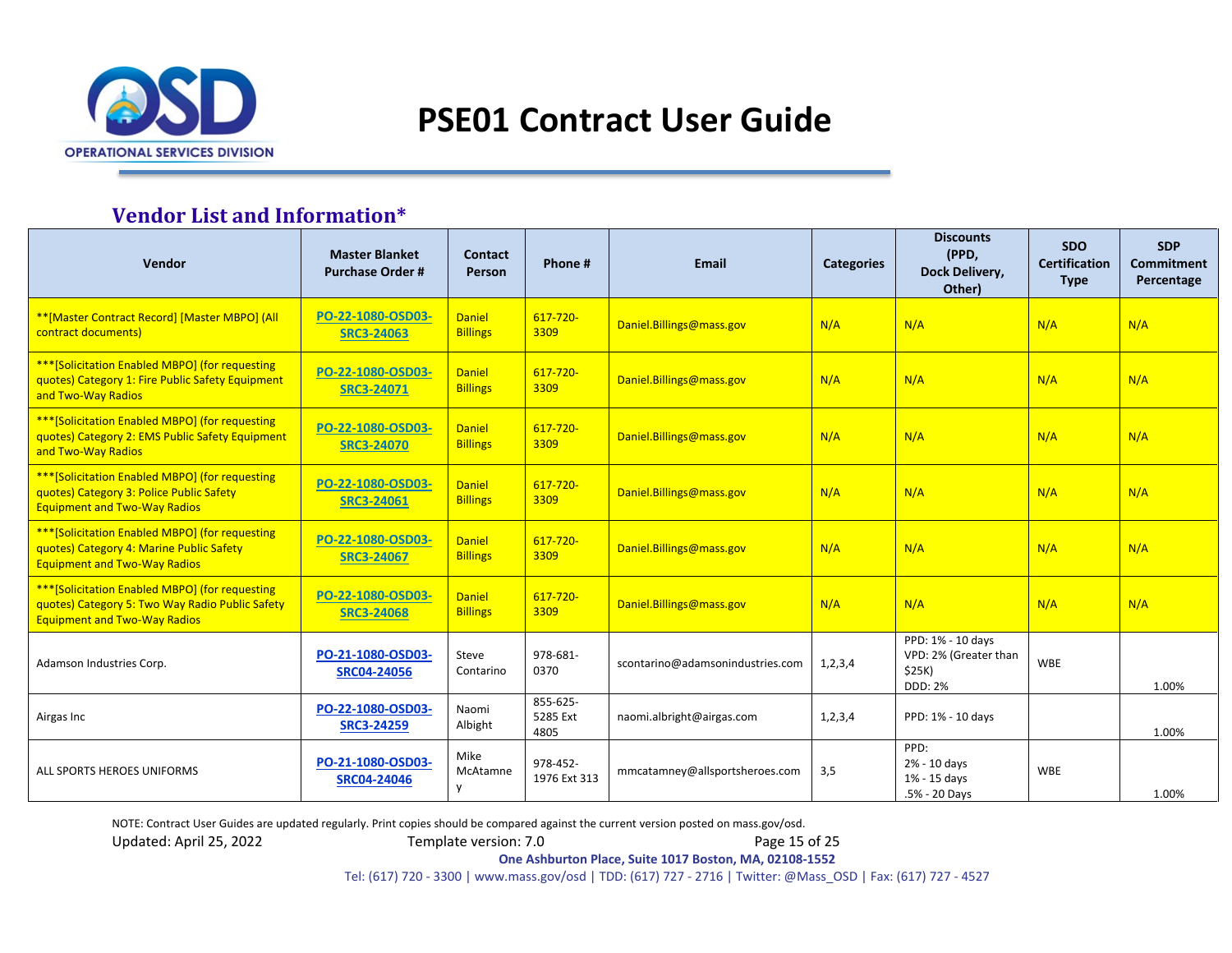

| Vendor                              | <b>Master Blanket</b><br><b>Purchase Order#</b> | <b>Contact</b><br>Person | Phone#                   | <b>Email</b>                            | <b>Categories</b> | <b>Discounts</b><br>(PPD,<br>Dock Delivery,<br>Other)                    | <b>SDO</b><br><b>Certification</b><br><b>Type</b> | <b>SDP</b><br><b>Commitment</b><br>Percentage |
|-------------------------------------|-------------------------------------------------|--------------------------|--------------------------|-----------------------------------------|-------------------|--------------------------------------------------------------------------|---------------------------------------------------|-----------------------------------------------|
| All-Comm Technologies               | PO-21-1080-OSD03-<br><b>SRC04-24049</b>         | Paul<br>Boudreau         | 781-289-<br>3000         | pboudreau@allcomm1.com                  | 5                 | PPD:<br>2% - 10 days<br>1% - 15 days to 30<br>days                       |                                                   | 2.00%                                         |
| Applied Communications Services Inc | PO-21-1080-OSD03-<br><b>SRC04-24033</b>         | Stefan<br>Georgules      | 508-393-<br>9312         | sgeorgules@appliedcomm.com              | 5                 | PPD:<br>2% - 10 days<br>1% - 15 days                                     |                                                   | 1.00%                                         |
| <b>Atlantic Tactical</b>            | PO-21-1080-OSD03-<br>SRC04-24015                | Paul<br>Newsham          | 978-505-<br>4714         | Paul.Newsham@atlantictactical.com       | 1,2,3,4,5         | PPD: 1% - 10 days<br><b>VPD: 2%</b>                                      |                                                   | 1.00%                                         |
| AVIAT U.S., INC                     | PO-21-1080-OSD03-<br>SRC04-24032                | <b>Bob Brown</b>         | 603-479-<br>2171         | Bob.Brown@Aviatnet.com                  | 5                 | N/A                                                                      |                                                   | 1.00%                                         |
| <b>Ayacht Technology Solutions</b>  | PO-21-1080-OSD03-<br><b>SRC04-24042</b>         | Mark<br>Ayotte           | 978-558-<br>0160         | mayotte.commpass@ayacht.com             | 1,2,3,4,5         | PPD:<br>1% - 10 days<br>.5% - 15 days<br>.3% - 15 days<br><b>VPD: 2%</b> |                                                   | 4.50%                                         |
| <b>B &amp; B Engineering</b>        | PO-21-1080-OSD03-<br><b>SRC04-24057</b>         | Daniel<br>Dinwiddle      | 978-352-<br>6660         | ddinwiddie@lwbills.com                  | 1.3               | PPD: 2% - 10 days<br><b>VPD: 5%</b>                                      |                                                   | 1.00%                                         |
| <b>Beltronics</b>                   | PO-21-1080-OSD03-<br>SRC04-24021                | Bernard<br>Peabody       | 603-402-<br>4144 Ext 106 | bernie@beltronics.net                   | 5                 | PPD:<br>2% - 10 days<br>1% - 15 days<br><b>VPD: 2%</b>                   |                                                   | 1.00%                                         |
| Bergeron Protective Clothing        | PO-21-1080-OSD03-<br><b>SRC04-24054</b>         | Richard<br>Hillsgrove    | 603-496-<br>0196         | Rich@BergeronProtectiveClothing.c<br>om | 1,2,3             | PPD: 1% - 10 days<br><b>VPD: 40%</b>                                     |                                                   | 1.00%                                         |
| <b>Body Armor Outlet</b>            | PO-21-1080-OSD03-<br><b>SRC04-24014</b>         | Ray Bellia               | 603-327-<br>8186         | ray@bodyarmoroutlet.com                 | 1,2,3             | PPD: 1% - 10 days<br><b>VPD: 1%</b>                                      |                                                   | 1.00%                                         |
| <b>Brand Company</b>                | PO-21-1080-OSD03-<br><b>SRC04-24020</b>         | <b>Frank Twiss</b>       | 978-468-<br>4877         | ftwiss@brandcompany.com                 | 1,2,3,5           | PPD:<br>3% - 10 days<br>2% - 15 days<br>1% - 20 Days                     |                                                   | 1.00%                                         |
| <b>Brigham Industries</b>           | PO-21-1080-OSD03-<br><b>SRC04-24050</b>         | Janice<br><b>Bagdis</b>  | 508-795-<br>7905         | jbagdis@brighamindustries.com           | 1,2,3,4           | PPD: 2% - 10 days<br><b>VPD: 5%</b>                                      | <b>WBE</b>                                        | 3.50%                                         |

NOTE: Contract User Guides are updated regularly. Print copies should be compared against the current version posted on mass.gov/osd.

Updated: April 25, 2022 Template version: 7.0 Page 16 of 25

**One Ashburton Place, Suite 1017 Boston, MA, 02108-1552**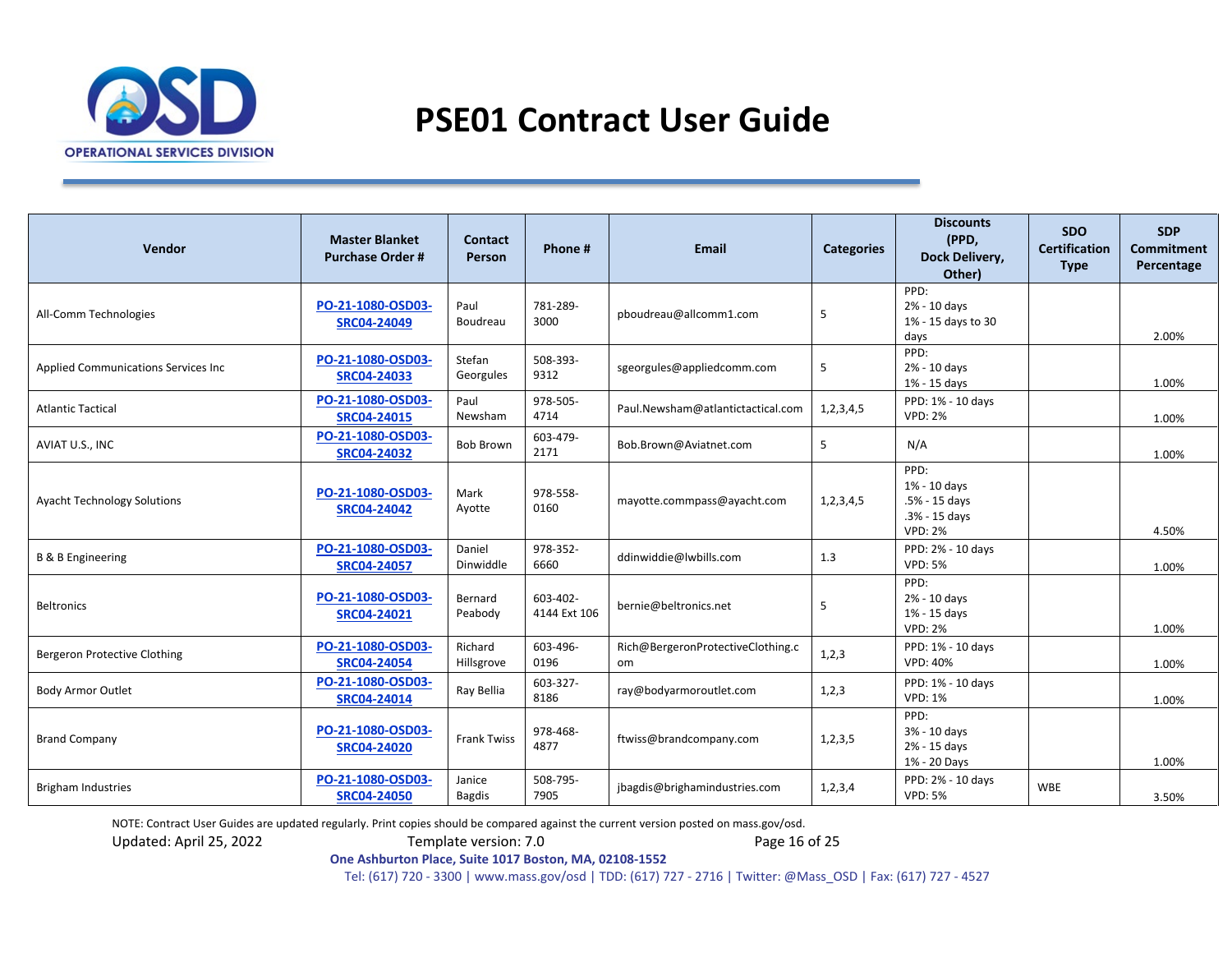

| Vendor                                | <b>Master Blanket</b><br><b>Purchase Order#</b> | Contact<br>Person       | Phone #                  | Email                         | <b>Categories</b> | <b>Discounts</b><br>(PPD,<br>Dock Delivery,<br>Other)                      | <b>SDO</b><br><b>Certification</b><br><b>Type</b> | <b>SDP</b><br><b>Commitment</b><br>Percentage |
|---------------------------------------|-------------------------------------------------|-------------------------|--------------------------|-------------------------------|-------------------|----------------------------------------------------------------------------|---------------------------------------------------|-----------------------------------------------|
| <b>Camelot Tools</b>                  | PO-21-1080-OSD03-<br><b>SRC04-24036</b>         | Lauren<br>Cacela        | 508-981-<br>7443         | tools@camelottools.com        | 1,2,3             | PPD: 5% - 10 days                                                          |                                                   | 2.00%                                         |
| <b>Central Lake Armor Express</b>     | PO-22-1080-OSD03-<br><b>SRC3-24198</b>          | Aimee<br>Allen          | $(336) 500 -$<br>3467    | aallen@armorexpress.com       | 3                 | PPD:<br>2% - 10 days<br>1% - 15 days<br>.5% - 20 days                      |                                                   | 1.00%                                         |
| <b>Colonial Ford</b>                  | PO-21-1080-OSD03-<br><b>SRC04-24026</b>         | John Welch              | 774-283-<br>6400         | jwelch@buycmg.com             | 1, 2, 3, 4        | PPD:<br>1% - 10 days<br>.5% - 15 days<br><b>VPD: 1%</b><br>DDD: 1.5%       |                                                   | 1.00%                                         |
| Comtronics - A Bearcom Company        | PO-22-1080-OSD03-<br><b>SRC3-24164</b>          | Lynn<br>Chandler        | 617-770-<br>0212         | lynn.chandler@bearcom.com     | 5                 | PPD:<br>2% - 10 days<br>1.5% - 15 days<br>1.5% - 15 days<br><b>VPD: 2%</b> |                                                   | 2.00%                                         |
| <b>Connecticut Radio</b>              | PO-21-1080-OSD03-<br>SRC04-24031                | DJ<br>Bighinatti        | 860-563-<br>4867         | dj@connradio.com              | 5                 | PPD:<br>5% - 10 days<br>3% - 15 days<br><b>VPD: 3%</b>                     |                                                   | 10.00%                                        |
| <b>Cyber Communications</b>           | PO-21-1080-OSD03-<br><b>SRC04-24045</b>         | John<br>Connolly        | 781-647-<br>1010         | jconnolly@cybercomminc.com    | 5                 | PPD: 2% - 10 days<br>1% - 15 days<br>.5% - 15 days<br><b>VPD: 2%</b>       |                                                   | 1.50%                                         |
| <b>D&amp;R COMMUNICATIONS</b>         | PO-21-1080-OSD03-<br><b>SRC04-24018</b>         | Roger B<br>Santerre     | 508-943-<br>9595         | rbs@drradio.com               | 5                 | PPD:<br>2% - 10 days<br>1% - 15 days<br>VPD: 30%                           |                                                   | 1.00%                                         |
| <b>East Coast Emergency Outfitter</b> | PO-22-1080-OSD03-<br><b>SRC3-24244</b>          | <b>Brian</b><br>Lindsay | 866-639-<br>0279         | brian@emergencyoutfitter.net  | 1,2,3             | PPD: 2% - 10 days<br><b>VPD: 2%</b>                                        |                                                   | 1.00%                                         |
| <b>EASTERN COMMUNICATIONS LTD</b>     | PO-21-1080-OSD03-<br><b>SRC04-24027</b>         | Gregg<br>Moshensky      | 718-729-<br>2044 Ext 322 | gsm@easterncommunications.com | 5                 | PPD:<br>.4% - 10 days<br>.3% - 15 days<br>.2% - 20 Days                    |                                                   | 1.00%                                         |

NOTE: Contract User Guides are updated regularly. Print copies should be compared against the current version posted on mass.gov/osd.

Updated: April 25, 2022 Template version: 7.0 Page 17 of 25

**One Ashburton Place, Suite 1017 Boston, MA, 02108-1552**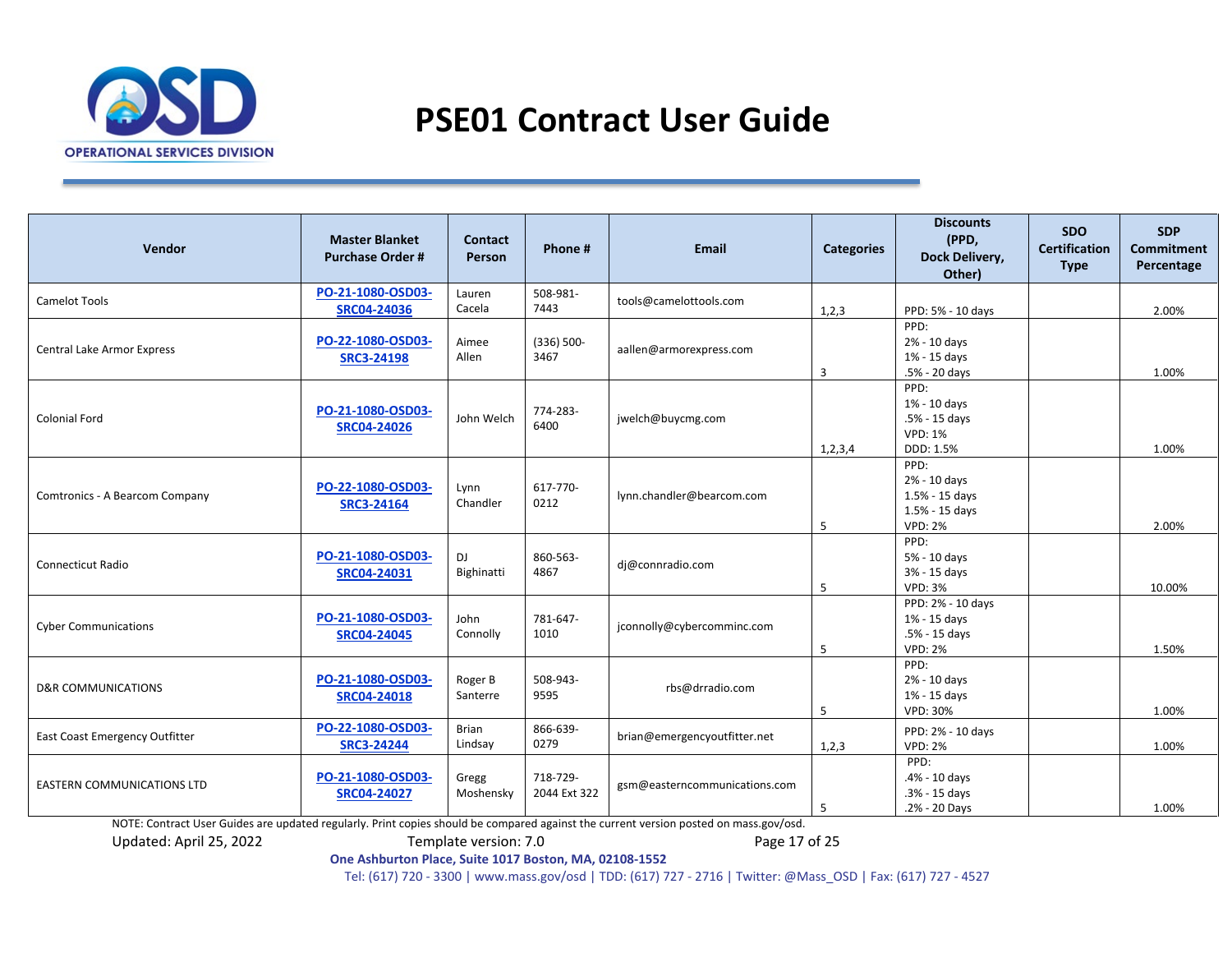

| Vendor                               | <b>Master Blanket</b><br><b>Purchase Order#</b> | <b>Contact</b><br>Person | Phone #                  | <b>Email</b>                                        | <b>Categories</b> | <b>Discounts</b><br>(PPD,<br>Dock Delivery,<br>Other)                                  | <b>SDO</b><br><b>Certification</b><br><b>Type</b> | <b>SDP</b><br><b>Commitment</b><br>Percentage |
|--------------------------------------|-------------------------------------------------|--------------------------|--------------------------|-----------------------------------------------------|-------------------|----------------------------------------------------------------------------------------|---------------------------------------------------|-----------------------------------------------|
| Fire Equipment                       | PO-21-1080-OSD03-<br><b>SRC04-24060</b>         | Joe Golini               | 781-827-<br>5119         | jgolini@feinewengland.com                           | 1                 | PPD: 1% - 10 days                                                                      |                                                   | 1.00%                                         |
| Fire Tech and Safety of New England  | PO-21-1080-OSD03-<br><b>SRC04-24053</b>         | Matthew<br>Wicks         | 978-649-<br>6800         | Mwicks@firetechusa.com                              | 1, 2, 3, 4        | PPD:<br>3% - 10 days<br>2% - 15 days<br>1% - 20 Days<br><b>VPD: 5%</b>                 |                                                   | 1.00%                                         |
| <b>FIREMATIC SUPPLY</b>              | PO-21-1080-OSD03-<br>SRC04-24019                | Charles<br>Poirier       | 978-815-<br>2451         | CPOIRIER@FIREMATIC.COM                              | 1,2,3,4           | PPD: 1% - 10 days                                                                      |                                                   | 1.00%                                         |
| Galls LLC                            | PO-21-1080-OSD03-<br><b>SRC04-24016</b>         | Amelia<br>Smeltzer       | 859-800-<br>1400         | smeltzer-amelia@galls.com                           | 1,2,3             | PPD: 1% - 10 days                                                                      |                                                   | 1.00%                                         |
| <b>Global Public Safety</b>          | PO-21-1080-OSD03-<br><b>SRC04-24038</b>         | Joshua<br>Bassett        | 603-309-<br>4058         | joshua.bassett@globalpublicsafety.u<br>$\mathsf{s}$ | 1,2,3             | PPD:<br>1% - 10 days<br>.5% - 15 days<br><b>DDD: 2%</b>                                |                                                   | 100.00%                                       |
| GOOSETOWN ENTERPRISES, INC.          | PO-21-1080-OSD03-<br><b>SRC04-24022</b>         | <b>Todd Stacy</b>        | 860-528-<br>7500 Ext 323 | tstacy@goosetown.com                                | 1,2,3,4,5         | PPD: 3% - 10 days<br>1.5% - 15 days<br>.5% - 20 Days<br><b>VPD: 1%</b><br>DDD: 1%      |                                                   | 2.00%                                         |
| <b>Green Mountain Communications</b> | PO-21-1080-OSD03-<br><b>SRC04-24058</b>         | Steve<br>Connor          | 603-234-<br>6404         | steve.connor@greenmtncomm.com                       | 5                 | PPD:<br>.5% - 10 days<br>.3% - 15 days<br>.1% - 20 Days                                |                                                   | 1.00%                                         |
| <b>Guardian Uniform and Supply</b>   | PO-21-1080-OSD03-<br><b>SRC04-24044</b>         | Theresa<br>Goodrich      | 413-858-<br>8880         | Terry@guardianuniform.com                           | 1,2,3,4,5         | PPD: 1% - 10 days                                                                      |                                                   | 1.00%                                         |
| Horizon Technologies Inc             | PO-21-1080-OSD03-<br>SRC04-24041                | Dan<br>Ouellette         | 928-763-<br>4433         | douellette@horizontechnologies.us                   | 5                 | PPD:<br>5% - 10 days<br>4% - 15 days<br>3% - 20 Days<br>2% - 20 Days<br><b>VPD: 4%</b> |                                                   | 3.00%                                         |

NOTE: Contract User Guides are updated regularly. Print copies should be compared against the current version posted on mass.gov/osd.

Updated: April 25, 2022 Template version: 7.0 Page 18 of 25

**One Ashburton Place, Suite 1017 Boston, MA, 02108-1552**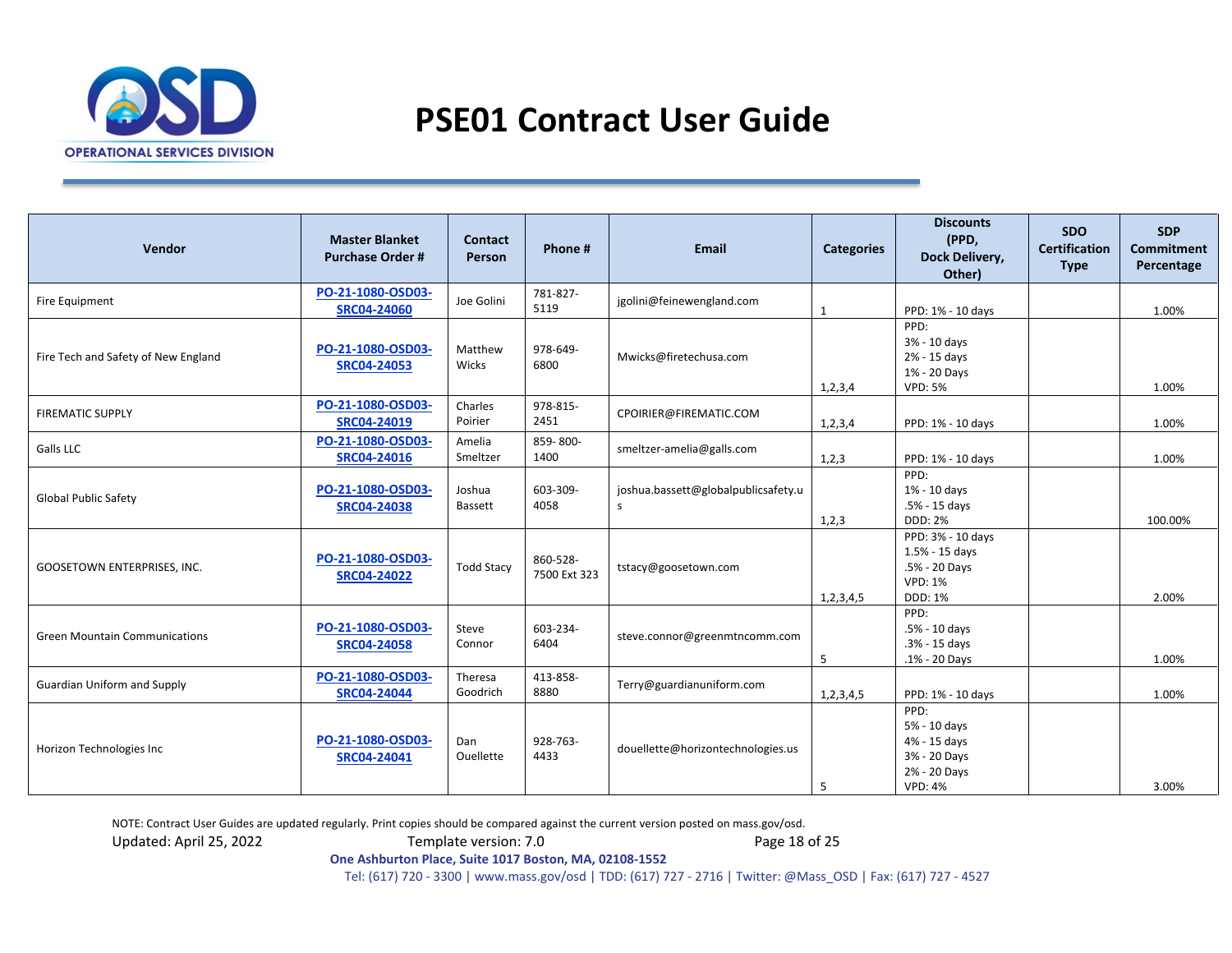

| Vendor                                      | <b>Master Blanket</b><br><b>Purchase Order#</b> | <b>Contact</b><br>Person | Phone #                  | <b>Email</b>                              | <b>Categories</b> | <b>Discounts</b><br>(PPD,<br>Dock Delivery,<br>Other)                                    | <b>SDO</b><br><b>Certification</b><br><b>Type</b> | <b>SDP</b><br><b>Commitment</b><br>Percentage |
|---------------------------------------------|-------------------------------------------------|--------------------------|--------------------------|-------------------------------------------|-------------------|------------------------------------------------------------------------------------------|---------------------------------------------------|-----------------------------------------------|
| <b>Industrial Communications</b>            | PO-21-1080-OSD03-<br><b>SRC04-24048</b>         | Melissa<br>Goodwin       | 781-319-<br>1087         | melissa.goodwin@induscom.com              | 5                 | PPD:<br>2% - 10 days<br>1% - 15 days                                                     |                                                   | 3.00%                                         |
| <b>Industrial Protection Services</b>       | PO-21-1080-OSD03-<br><b>SRC04-24043</b>         | Kevin<br>Murphy          | 603-685-<br>8040         | kmurphy@ipp-ips.com                       | 1, 2, 3, 4        | PPD: 1% - 10 days                                                                        |                                                   | 2.00%                                         |
| <b>Island Tech Services</b>                 | PO-21-1080-OSD03-<br><b>SRC04-24029</b>         | Robert<br>Gronenthal     | 888-615-<br>2770 Ext 236 | robert@itsg.us.com                        | 1,3               | PPD:<br>2% - 10 days<br>1.5% - 15 days<br>1% - 20 Days                                   |                                                   | 1.00%                                         |
| <b>JUREK BROTHERS</b>                       | PO-21-1080-OSD03-<br><b>SRC04-24047</b>         | Greg or<br>Nick Jurek    | 413-774-<br>2783         | sales@jurekbrothers.com                   | 1, 2, 3, 4        | PPD:<br>1% - 10 days<br>.8% - 15 days<br>.5% - 20 Days                                   |                                                   | 1.00%                                         |
| Keane Fire & Safety Equipment               | PO-21-1080-OSD03-<br><b>SRC04-24023</b>         | <b>Beth Hayes</b>        | 781-899-<br>6565 Ext 113 | bhayes@keanefire.com                      | 1                 | PPD: 2% - 10 days                                                                        | <b>WBE</b>                                        | 10.00%                                        |
| KMW Hardware Inc dba A C & M Fire Equipment | PO-21-1080-OSD03-<br><b>SRC04-24037</b>         | Kevin<br>Whalen          | 978-264-<br>4412 Ext 102 | kevin@acmfireequipment.com                | $\mathbf{1}$      | PPD:<br>2% - 10 days<br>1.5% - 15 days<br>1% - 20 Days<br>VPD: 3% (Qty 15 or<br>greater) |                                                   | 1.00%                                         |
| L3Harris Technologies                       | PO-21-1080-OSD03-<br><b>SRC04-24055</b>         | Ed Muller                | 603-275-<br>0877         | Ed.Muller@L3Harris.com                    | 3,4,5             | PPD: 1% - 10 days<br><b>VPD: 31%</b>                                                     |                                                   | 1.00%                                         |
| MAG Retail Holdings FFD                     | PO-22-1080-OSD03-<br><b>SRC3-24199</b>          | Clay Chase               | 508-494-<br>6699         | cchase@mcgovernauto.com                   | 1, 2, 3, 4        | PPD: 1% - 10 days                                                                        |                                                   | 1.00%                                         |
| <b>Marcus Communications</b>                | PO-21-1080-OSD03-<br><b>SRC04-24025</b>         | Michael<br>Bula          | 800-833-<br>7724         | mike@marcusradio.com                      | 5                 | PPD:<br>2% - 10 days<br>1% - 15 days<br>1% - 20 days                                     |                                                   | 1.00%                                         |
| <b>Modular Communications</b>               | PO-21-1080-OSD03-<br><b>SRC04-24040</b>         | Lee<br>Lemoine           | 603-203-<br>5774         | lee.lemoine@modularcommunicatio<br>ns.com | 5                 | PPD:<br>2% - 10 days<br>1.5% - 15 days<br>1% - 20 days                                   |                                                   | 3.00%                                         |

NOTE: Contract User Guides are updated regularly. Print copies should be compared against the current version posted on mass.gov/osd.

Updated: April 25, 2022 Template version: 7.0 Page 19 of 25

**One Ashburton Place, Suite 1017 Boston, MA, 02108-1552**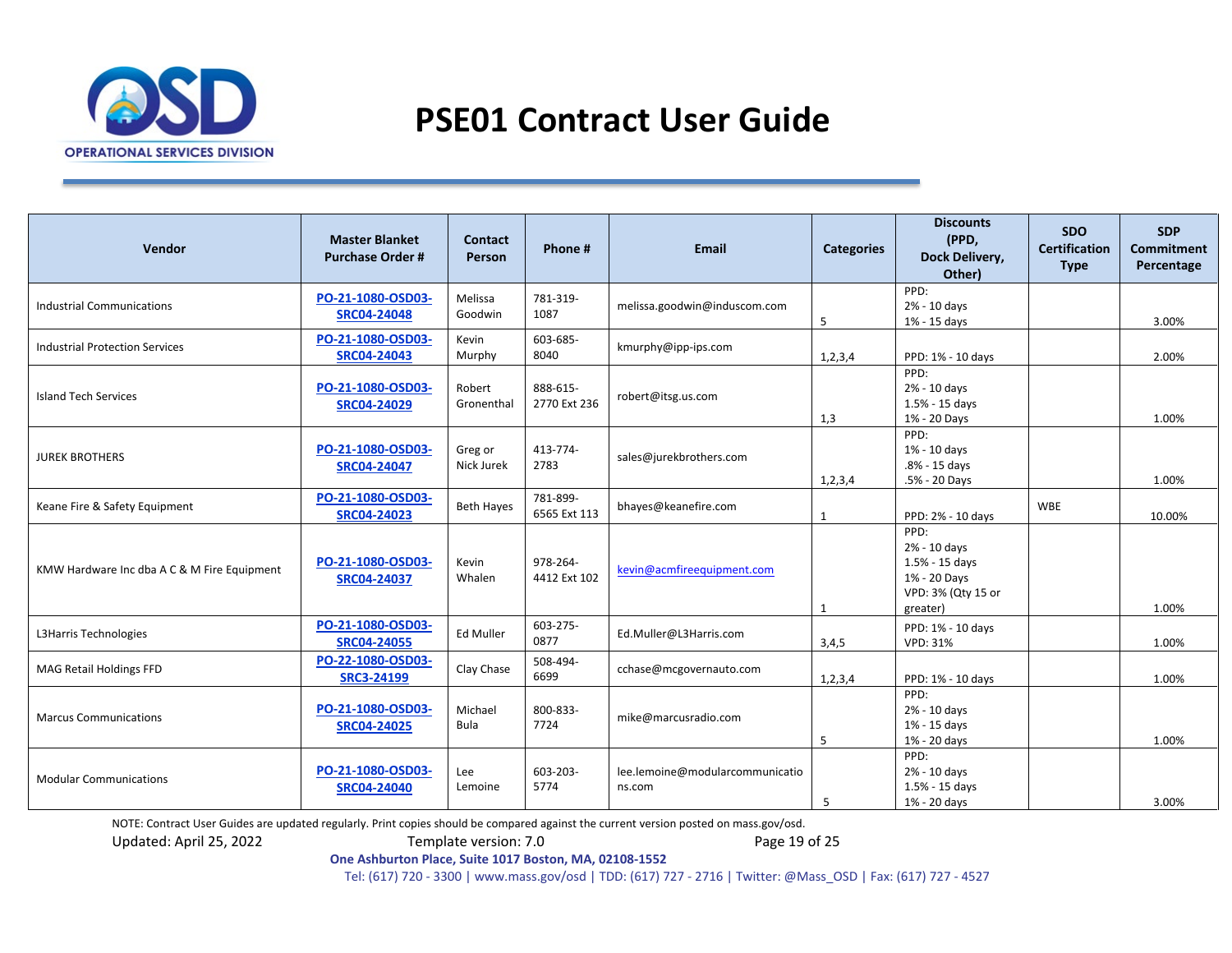

| Vendor                                   | <b>Master Blanket</b><br><b>Purchase Order#</b> | <b>Contact</b><br>Person | Phone #          | <b>Email</b>                              | <b>Categories</b> | <b>Discounts</b><br>(PPD,<br>Dock Delivery,<br>Other)                      | <b>SDO</b><br><b>Certification</b><br><b>Type</b> | <b>SDP</b><br><b>Commitment</b><br>Percentage |
|------------------------------------------|-------------------------------------------------|--------------------------|------------------|-------------------------------------------|-------------------|----------------------------------------------------------------------------|---------------------------------------------------|-----------------------------------------------|
|                                          |                                                 |                          |                  |                                           |                   | <b>VPD: 2%</b><br>DDD: 1%                                                  |                                                   |                                               |
| NEWCOM Wireless Services, LLC            | PO-21-1080-OSD03-<br><b>SRC04-24028</b>         | Dov<br>Koplovsky         | 781-826-<br>7989 | dov.koplovsky@newcomglobal.com            | 1, 2, 3, 4, 5     | PPD: 2% - 30 days                                                          |                                                   | 51.00%                                        |
| Northeast Rescue Systems Inc             | PO-21-1080-OSD03-<br><b>SRC04-24052</b>         | Dorothy<br>Oconnor       | 617-325-<br>3993 | info@northeastrescue.com                  | 1, 2, 3, 4, 5     | PPD: .5% - 10 days                                                         | <b>WBE</b>                                        | 1.00%                                         |
| Northeast Two-Way Radio Corp             | PO-21-1080-OSD03-<br>SRC04-24017                | Jason<br>Martocchio      | 978-532-<br>1160 | jason@northeastradios.com                 | 1,3,5             | PPD:<br>2% - 10 days<br>1.5% - 15 days<br>1% - 20 days                     |                                                   | 1.50%                                         |
| <b>Pittsfield Communications Systems</b> | PO-21-1080-OSD03-<br><b>SRC04-24059</b>         | Shannon<br>Ullrich       | 413-448-<br>8214 | sullrich@pittsfieldcommunications.c<br>om | 5                 | PPD:<br>2% - 10 days<br>1.5% - 15 days<br>1% - 20 days                     |                                                   | 2.00%                                         |
| PURVIS Systems Incorporated              | PO-21-1080-OSD03-<br><b>SRC04-24024</b>         | Mr. Rick<br>Foster       | 401-619-<br>2469 | rfoster@purvis.com                        | 1,2               | PPD:<br>3% - 10 days<br>2% - 15 days<br>1% - 20 days<br>.5% - 30 days      |                                                   | 5.00%                                         |
| RDC Communications, Inc.                 | PO-21-1080-OSD03-<br><b>SRC04-24034</b>         | Dale<br><b>Boisvert</b>  | 508-394-<br>2405 | dale@capeelectronics.com                  | 5                 | PPD:<br>1.5% - 10 days<br>1% - 15 days<br>.5% - 20 days<br><b>VPD: 3%</b>  |                                                   | 1.00%                                         |
| Strategic Safety Dynamics, LLC           | PO-21-1080-OSD03-<br><b>SRC04-24039</b>         | Joseph<br>Beltrani       | 631-724-<br>2646 | info@ssdonline.us                         | 1,2,3             | PPD: 1% - 10 days<br><b>VPD: 5%</b>                                        |                                                   | 5.00%                                         |
| <b>TCS Communications Corp.</b>          | PO-21-1080-OSD03-<br>SRC04-24051                | Todd<br>Williams         | 978-465-<br>7932 | todd.williams@tcscommunications.c<br>om   | 5                 | PPD:<br>2% - 10 days<br>$1.5% - 15$ days<br>1% - 20 days<br><b>VPD: 2%</b> |                                                   | 2.00%                                         |
| <b>TESSCO Incorporated</b>               | PO-21-1080-OSD03-<br><b>SRC04-24035</b>         | Rommel<br>Marcelino      | 410-773-<br>3576 | marcelinor@tessco.com                     | 5                 | PPD: 2% - 10 days                                                          |                                                   | 1.00%                                         |

NOTE: Contract User Guides are updated regularly. Print copies should be compared against the current version posted on mass.gov/osd.<br>19 Page 20 Of 25 Template version: 7.0

Updated: April 25, 2022 Template version: 7.0

**One Ashburton Place, Suite 1017 Boston, MA, 02108-1552**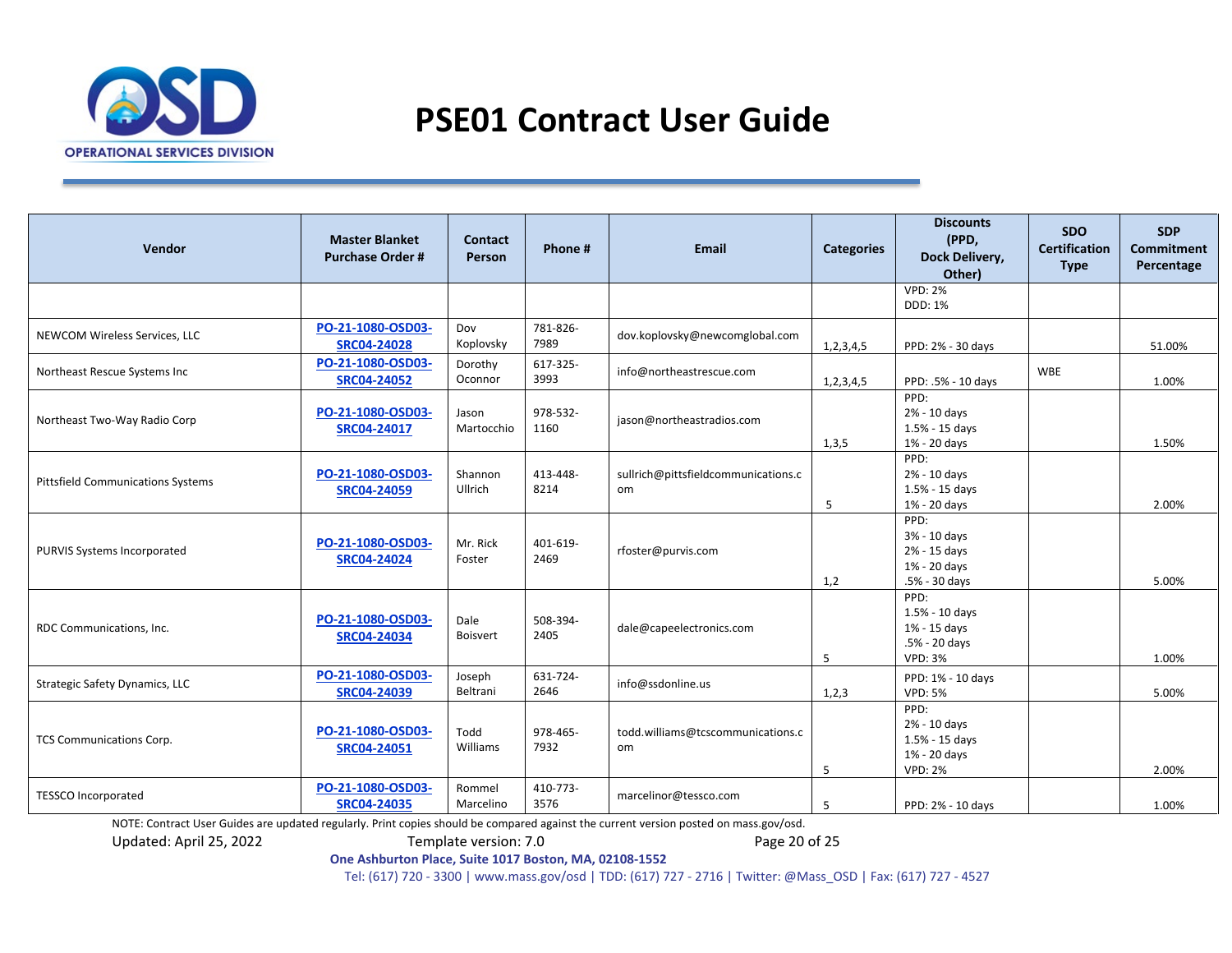

| <b>Vendor</b>                        | <b>Master Blanket</b><br><b>Purchase Order #</b> | <b>Contact</b><br>Person | Phone #          | <b>Email</b>                   | <b>Categories</b> | <b>Discounts</b><br>(PPD,<br>Dock Delivery,<br>Other)                      | SDO.<br><b>Certification</b><br><b>Type</b> | <b>SDP</b><br>Commitment<br>Percentage |
|--------------------------------------|--------------------------------------------------|--------------------------|------------------|--------------------------------|-------------------|----------------------------------------------------------------------------|---------------------------------------------|----------------------------------------|
| Zetron, Inc.                         | PO-21-1080-OSD03-<br><b>SRC04-24030</b>          | Tiffany<br>Carey         | 425-820-<br>6363 | tcarey@zetron.com              |                   | <b>VPD: 5%</b>                                                             |                                             | 1.00%                                  |
| Motorola Solutions, Inc.             | PO-22-1080-OSD03-<br><b>SRC3-25116</b>           | Jim<br>Dowling           | 513-292-<br>0805 | jdowling@motorolasolutions.com | 3, 5              | N/A                                                                        |                                             | 5.00%                                  |
| David Capone General Contractor, Inc | <b>TBD</b>                                       | David<br>Capone          | 508-528-<br>2239 | dave@caponecommunications.com  | 3, 5              | PPD:<br>2% - 10 days<br>$1.5% - 15$ days<br>1% - 20 Days<br><b>VPD: 2%</b> |                                             | 10.00%                                 |

\*Note that COMMBUYS is the official system of record for vendor contact information.

\*\*[The Master Contract Record MBPO is the central repository for all common contract files. Price files may be found in the individual vendor's MBPO.

\*\*\* The Solicitation Enabled MBPO is for multiple quote requests and price comparison.

## **Appendix A:**

## **UNSPSC Codes for PSE01**

**Fire:**

26-12-16: Electrical cable and accessories

31-15-15: Roped

31-15-16: Chains

<span id="page-20-1"></span>31-15-17: Mechanical Cable

31-15-18: Mechanical Wire

31-15-19: Straps

<span id="page-20-0"></span>NOTE: Contract User Guides are updated regularly. Print copies should be compared against the current version posted on mass.gov/osd.

Updated: April 25, 2022 Template version: 7.0 Page 21 of 25

**One Ashburton Place, Suite 1017 Boston, MA, 02108-1552**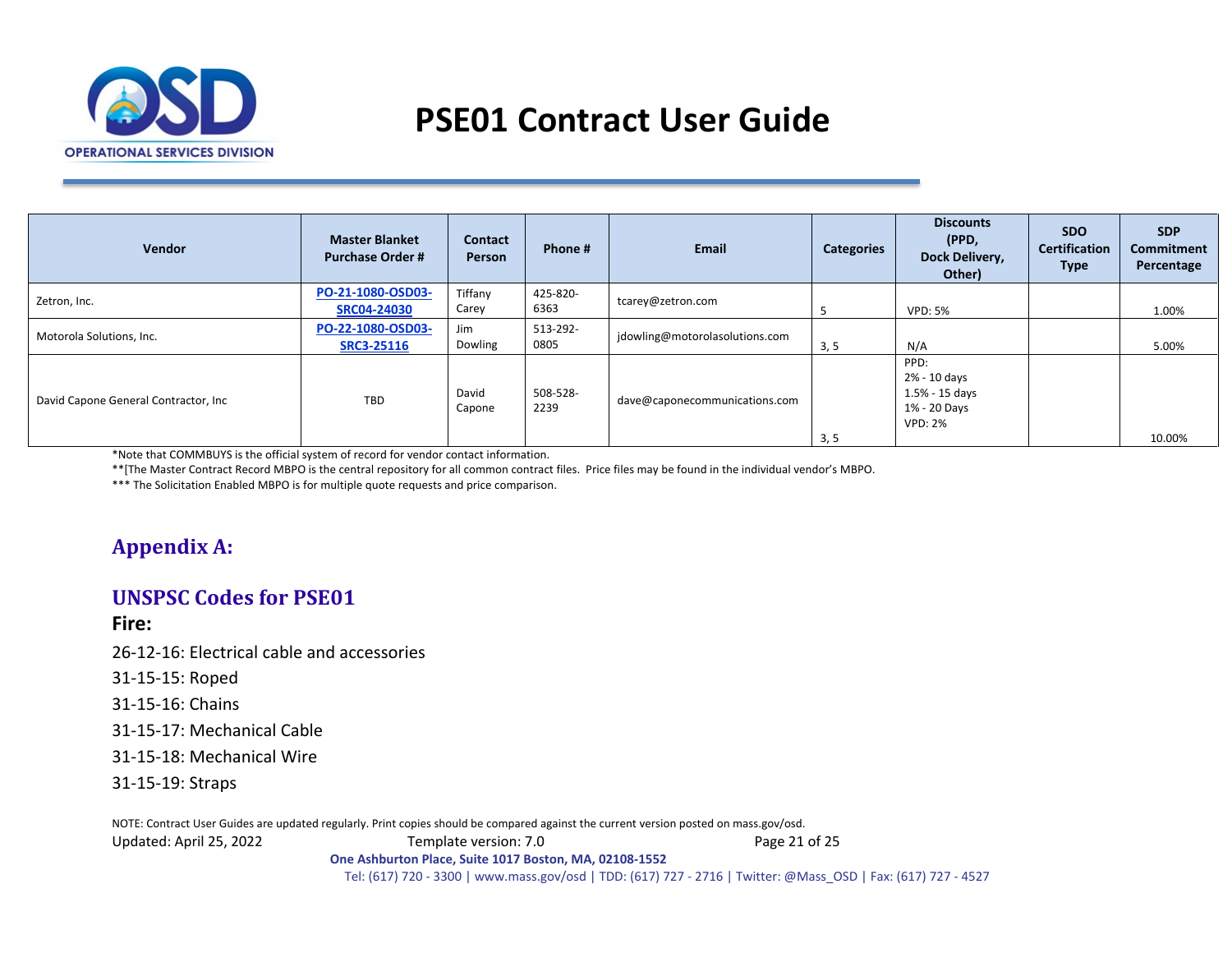

31-15-20: Security Wire

31-15-21: Cords

31-15-22: Nonelectric iron and steel wire

31-15-23: Nonelectric nonferrous metal wire

31-18-17: Packings and glands

31-18-18: Automotive boots and covers

31-20-15: Tape

31-20-16: Other Adhesives and Sealants

31-21-15: Paints and Primers

31-21-16: Paint Additives

31-21-17: Miscellaneous Finishes

31-21-18: Paint solvents and thinners

31-21-19: Paint applicators and painting accessories

39-11-20: Portable and Temporary Lighting and accessories

46-16-17: Rescue equipment and accessories

46-18-15: Safety apparel

46-18-16: Safety footwear

46-18-17: Face and head protection

46-18-18: Vision protection and accessories

46-18-19: Hearing protectors

46-18-20: Respiratory protection

46-18-21: Anti-static equipment and supplies

46-18-22: Ergonomic support aids

NOTE: Contract User Guides are updated regularly. Print copies should be compared against the current version posted on mass.gov/osd.

Updated: April 25, 2022 Template version: 7.0 Page 22 of 25

**One Ashburton Place, Suite 1017 Boston, MA, 02108-1552**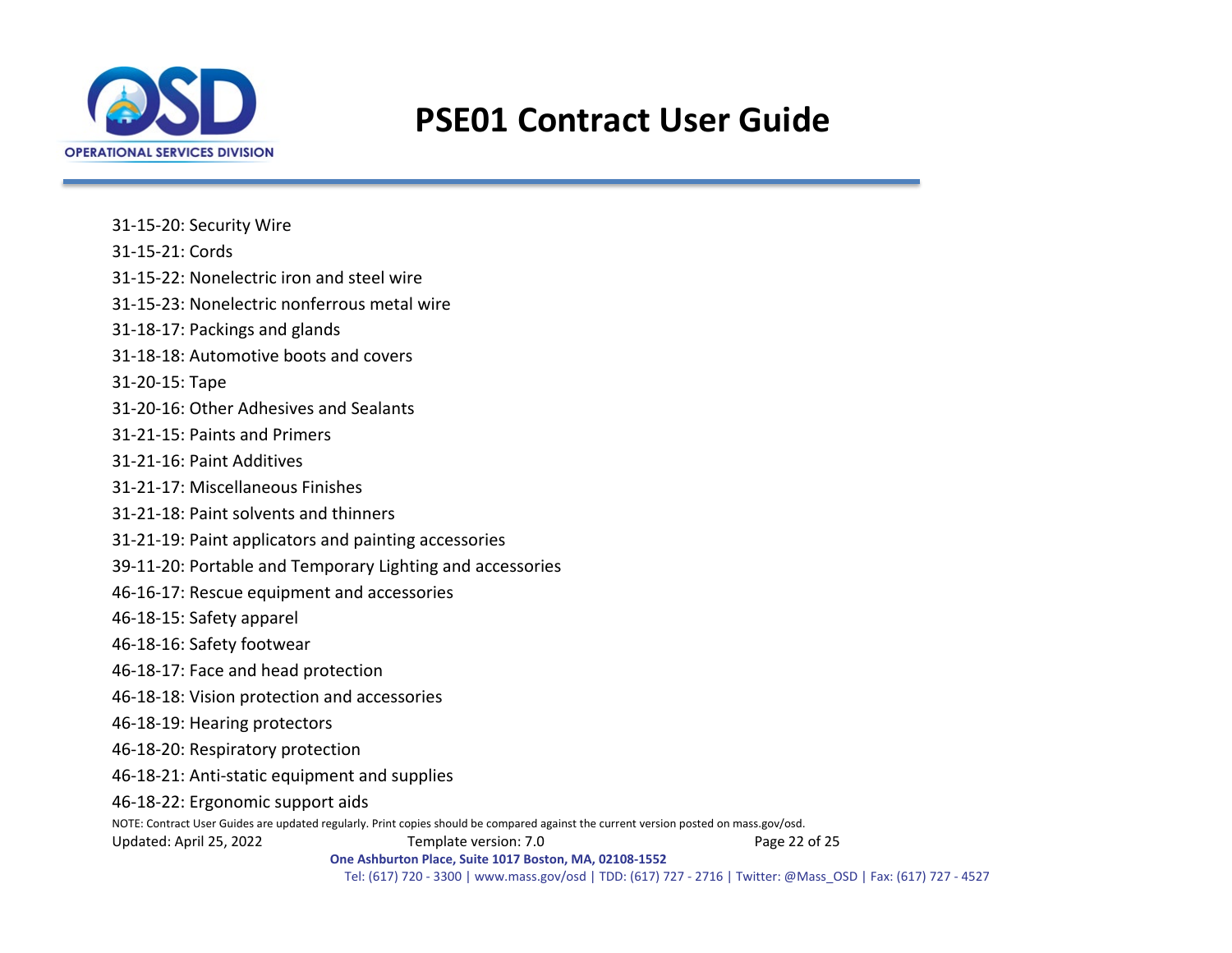

46-18-23: Fall protection and rescue equipment

46-18-24: Decontamination aids and safety cleaning equipment

46-18-25: Personal safety devices or weapons

46-19-15: Fire prevention

46-19-16: Fire-fighting equipment

## **EMS:**

42-17-15: Emergency medical services disaster management products

42-17-16: Emergency medical services extricating and immobilizing and transporting products

42-17-17: Emergency medical services blankets

42-17-18: Emergency medical services airway management equipment

42-17-19: Emergency medical services storage cases and bags

42-17-20: Emergency and field medical services kits

42-17-21: Emergency medical services resuscitation products

42-17-22: Emergency medical services supplies

42-18-16: Blood pressure units and related products

42-18-18: Pulse oximeters

42-18-21: Stethoscopes and related products

42-18-22: Medical thermometers and accessories

42-18-26: Medical exam lights or lamps

42-27-17: Oxygen therapy delivery systems and devices

42-27-19: Airway management products

NOTE: Contract User Guides are updated regularly. Print copies should be compared against the current version posted on mass.gov/osd. Updated: April 25, 2022 Template version: 7.0 Page 23 of 25 **One Ashburton Place, Suite 1017 Boston, MA, 02108-1552**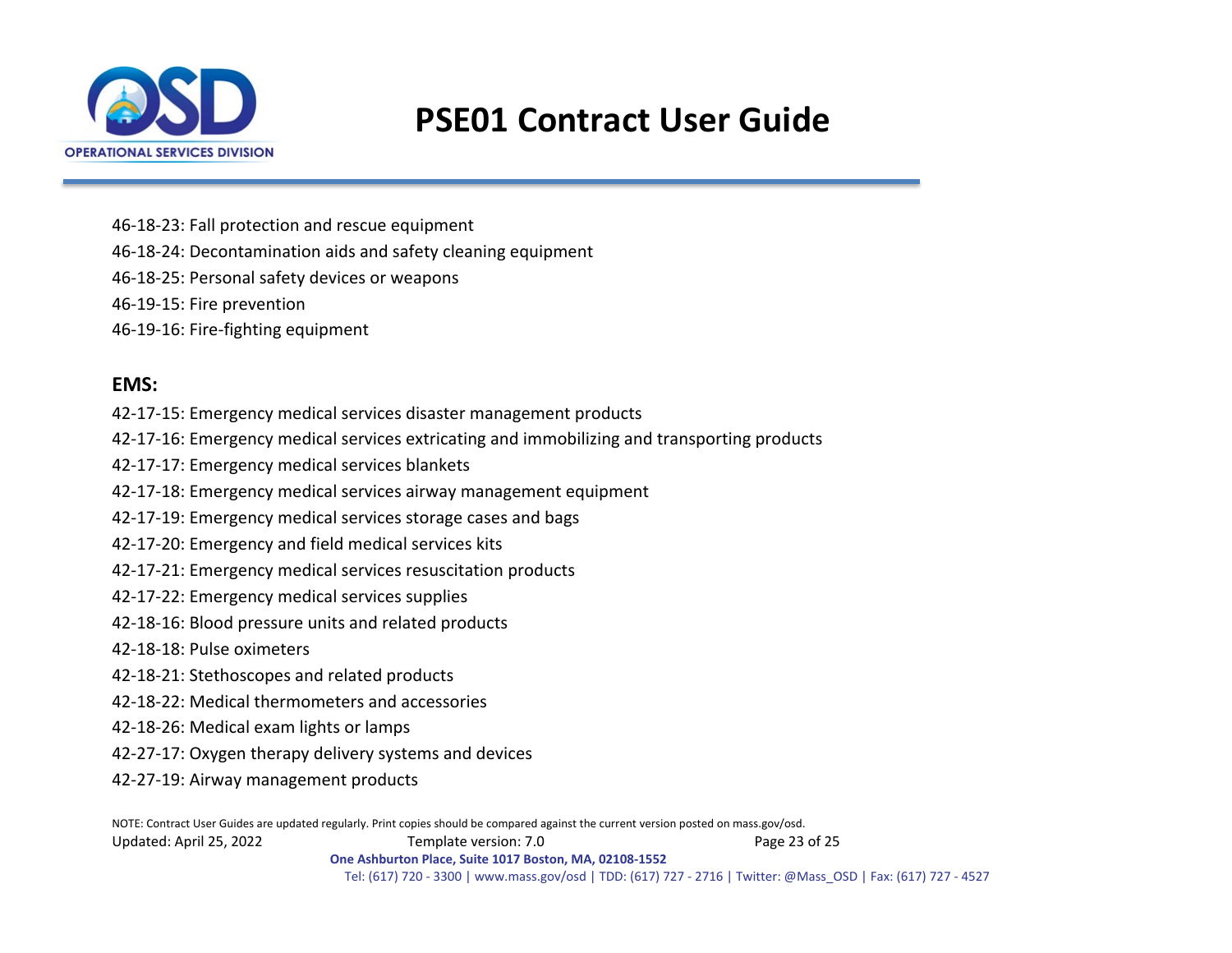

42-27-20: Intubation supplies 42-30-15: Aids for medical training 42-31-15: Bandages and dressings and related products

## **Police:**

12-14-20-05: Helium gas He 15-11-15-06: Acetylene 46-15-15: Crowd control equipment 46-15-16: Security and control equipment 46-15-17: Forensic equipment and supplies and accessories 46-15-18: Explosives control equipment and accessories and supplies 46-15-19: Chemical biological control equipment and accessories and supplies 46-16-15: Traffic control 46-17-15: Locks and security hardware and accessories 46-17-16: Surveillance and detection equipment 46-20-10: Public safety training equipment 46-20-11: Small arms weapons training equipment 78-11-15: Passenger air transportation

### **Marine:**

25-11-19: Marine craft systems and subassemblies

46-16-16: Water safety

NOTE: Contract User Guides are updated regularly. Print copies should be compared against the current version posted on mass.gov/osd. Updated: April 25, 2022 Template version: 7.0 Page 24 of 25 **One Ashburton Place, Suite 1017 Boston, MA, 02108-1552**